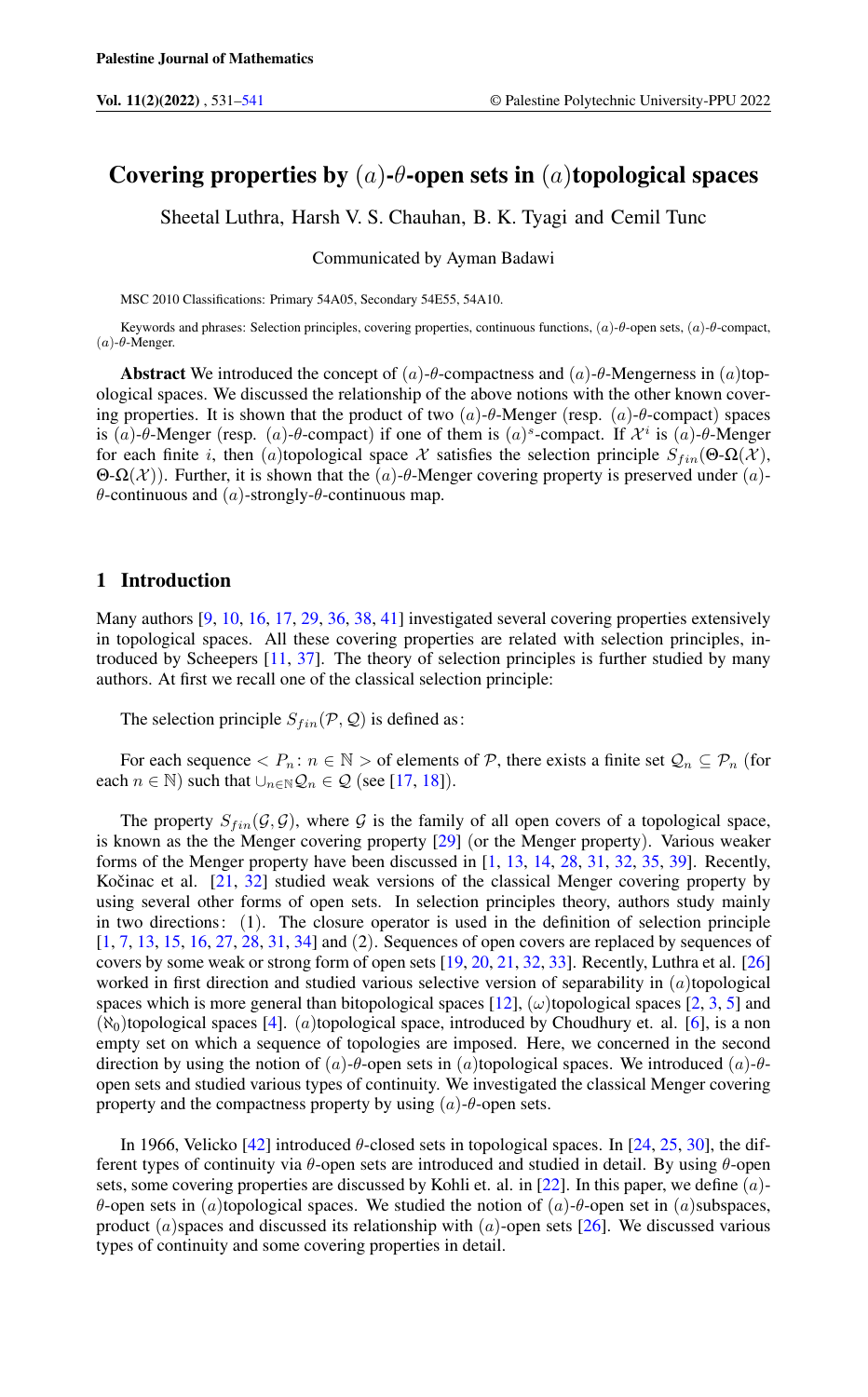In Section 2, we discussed various properties of  $(a)$ -θ-open sets. We characterize  $(a)$ -θ-open sets in  $\text{bi}(a)$  spaces. Section 3 deals with different types of continuity in  $(a)$  topological spaces and inter-relationships between them. We characterize  $(a)$ - $\theta$ -open sets in  $(a)$ subspaces. Further, we characterize  $(a)$ -strongly- $\theta$ -map in product  $(a)$ topological spaces. In Section 4, we discussed the classical Menger covering property and the compactness property via  $(a)$ - $\theta$ -open sets. We construct many counterexamples that shows the inter-relationships between various covering properties. It is shown that the property of  $(a)$ - $\theta$ -Menger is hereditary under  $(a)$ -clopen subspaces. The product of two  $(a)$ -θ-Menger (resp.  $(a)$ -θ-compact) spaces is  $(a)$ -θ-Menger (resp. (a)-θ-compact) if one of them is  $(a)^s$ -compact. If  $\mathcal{X}^i$  (a)-θ-Menger for each finite i, then  $\lambda$ satisfies  $S_{fin}(\Theta \cdot \Omega(\mathcal{X}), \Theta \cdot \Omega(\mathcal{X}))$ . Further, we show that the (a)-θ-Menger covering property is preserved under (a)-θ-continuous and (a)-strongly-θ-continuous map.

Let  $(\mathcal{X}, \{\tau_n\})$  be an (a)topological space and  $\mathcal{Y} \subseteq \mathcal{X}$ . Then we say  $(\mathcal{Y}, \{\tau_{n\mathcal{Y}}\})$  is an (a) subspace of X, where  $\tau_{n}$  is the induced subspace topology on Y inherited from  $\tau_n$  for each  $n \in \mathbb{N}$ . If  $\mathcal Y$  is (a)-open (resp. (a)-closed, (a)-clopen) in  $\mathcal X$ , we say  $\mathcal Y$  is an (a)-open (resp. (a)-closed, (a)-clopen) subspace of  $X$ .

Throughout the paper,  $(\mathcal{X}, {\{\tau_n\}})$  denotes an  $(a)$ topological space and if there is no scope of confusion, we will write X instead of  $(X, \{\tau_n\})$ . For  $A \subseteq \mathcal{X}$ , the  $(\tau_n)$ interior (resp.  $(\tau_n)$ closure) of A in X is denoted by  $\tau_n$ -int(A) (resp.  $\tau_n$ -cl(A)). In (a)subspace  $(\mathcal{Y}, {\tau_n \mathcal{Y}})$  of  $(\mathcal{X}, {\tau_n}\})$ ,  $\tau_n$ -int $y(A)$  (resp.  $\tau_n$ -cl $y(A)$ ) denotes the  $\tau_n$ -interior (resp.  $\tau_n$ -closure) of A in y. By  $\mathcal{X}^k$ , we mean the cartesian product of  $k$ -copies of  $\mathcal X$ . Following are the standard notions used in this paper.

- $\tau_d$  Discrete Topology
- $\tau_u$  Usual Topology on R
- $\tau_c$  Cocountable Topology
- $\tau_f$  Cofinite Topology
- $\tau_l$  Lower limit Topology on  $\mathbb R$

For general notion of topology, we follow [\[8\]](#page-9-19) and one can see [\[17,](#page-9-4) [18,](#page-9-6) [35,](#page-10-8) [41\]](#page-10-3) for other basic notions regarding selection principles.

# 2 (a)- $\theta$ -open sets

**Definition 2.1.** [\[6\]](#page-9-18) If  $\langle \tau_n : n \in \mathbb{N} \rangle$  is a sequence of topologies on a non empty set X, then  $(\mathcal{X}, {\{\tau_n\}}_{n \in \mathbb{N}})$  is called an  $(a)$ topological space (in short,  $(a)$ space).

**Definition 2.2.** [\[26\]](#page-10-15) A set  $G \subseteq \mathcal{X}$  is said to be:

- (1).  $\tau_n$ -open if  $G \in \tau_n$ .
- (2). (a)-open if G is  $\tau_n$ -open for all  $n \in \mathbb{N}$ .
- (3). (a)-closed if  $X G$  is (a)-open.

We denote the family of all (a)-open sets and (a)-closed sets by  $\mathcal{O}(\mathcal{X})$  and  $\mathcal{C}(\mathcal{X})$ , respectively. If there is no scope of confusion, we will write  $\mathcal O$  and  $\mathcal C$  instead of  $\mathcal O(\mathcal X)$  and  $\mathcal C(\mathcal X)$ , respectively.

**Remark 2.3.**  $\mathcal{O}(\mathcal{X})$  forms a topology on  $\mathcal{X}$ .

**Definition 2.4.** Let  $(\mathcal{X}, \{\tau_n\})$  be an  $(a)$  space. A point  $g \in \mathcal{X}$  is said to be  $(m, n)$ - $\theta$ -cluster point of  $G \subseteq \mathcal{X}$  if for every  $O \in \tau_n$  containing g,  $\tau_m$ -cl( $O \cap G \neq \emptyset$ . The set  $\{g \in \mathcal{X} : g \text{ is }$  $(m, n)$ -θ-cluster point of G, denoted by  $\tau_{(m,n)}$ -cl<sub>θ</sub>(G), is the  $(m, n)$ -θ-closure of G. If  $\tau_{(m,n)}$ - $\text{cl}_{\theta}(G) = G$ , then G is called  $(m, n)$ - $\theta$ -closed. G is  $(m, n)$ - $\theta$ -open if  $\mathcal{X} - G$  is  $(m, n)$ - $\theta$ -closed. In case, G is  $(m, n)$ -θ-open (resp.  $(m, n)$ -θ-closed) for all  $m \neq n$ , we say G is  $(a)$ -θ-open (resp.  $(a)$ - $\theta$ -closed).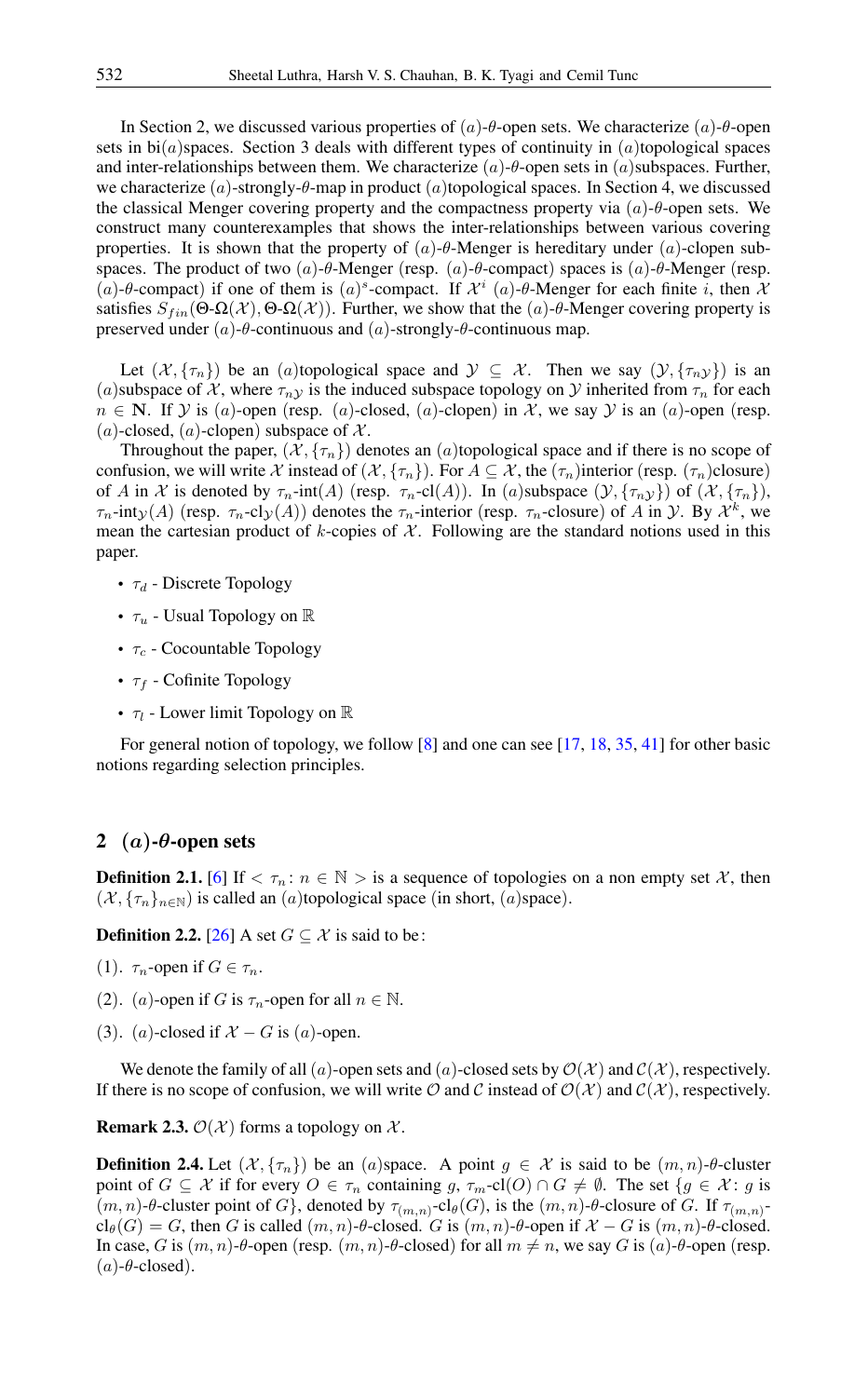We denote the family of all  $(m, n)$ - $\theta$ -open sets,  $(a)$ - $\theta$ -open sets and  $(a)$ - $\theta$ -closed sets by  $\mathcal{O}_{\theta}(m, n)(\mathcal{X})$ ,  $\mathcal{O}_{\theta}(\mathcal{X})$  and  $\mathcal{C}_{\theta}(\mathcal{X})$ , respectively. If there is no scope of confusion, we will write  $\mathcal{O}_{\theta}(m, n)$ ,  $\mathcal{O}_{\theta}$  and  $\mathcal{C}_{\theta}$  instead of  $\mathcal{O}_{\theta}(m, n)(\mathcal{X})$ ,  $\mathcal{O}_{\theta}(\mathcal{X})$  and  $\mathcal{C}_{\theta}(\mathcal{X})$ , respectively.

<span id="page-2-4"></span>**Remark 2.5.**  $\mathcal{O}_{\theta}(\mathcal{X})$  forms a topology on  $\mathcal{X}$ .

<span id="page-2-0"></span>**Proposition 2.6.**  $\mathcal{O}_{\theta}(\mathcal{X}) \subseteq \mathcal{O}(\mathcal{X})$  for any (a) space  $\mathcal{X}$ .

*Proof.* Let  $G \in \mathcal{O}_{\theta}$ . By definition, G is  $(m, n)$ -θ-open for all  $m \neq n$ . Then  $\tau_{(m,n)}$ -cl $_{\theta}(\mathcal{X} - G)$  =  $\mathcal{X}$  – G for all  $m \neq n$ . But  $\tau_n$ -cl $(A) \subseteq \tau_{(m,n)}$ -cl $_{\theta}(A)$  for every set  $A$ , so  $\tau_n$ -cl $(\mathcal{X} - G) = \mathcal{X} - G$ . Thus, G is  $\tau_n$ -open for all  $n \in \mathbb{N}$ .  $\Box$ 

The converse of the Proposition [2.6](#page-2-0) is not true.

**Example 2.7.** Let  $\tau_n$  be the digital topology on Z generated by  $\{\{2k-1, 2k, 2k+1\}: k \in \mathbb{Z}\}\$  for each odd n and  $\tau_n$  be the topology on Z generated by  $\{\ldots, \{-8, -7, -6\}, \{-5, -4, -3\}, \{-2, -1,$ 0}, {1}, {2, 3, 4}, {5, 6, 7}, {8, 9, 10}, ...} for each even n. Let  $G = \{1\}$ . It is obvious that  $G \in \mathcal{O}$ . We will show that  $G \notin \mathcal{O}_{\theta}$ . Let  $U \in \tau_3$  and  $1 \in U$ . Then  $\{0, 1, 2\} \subseteq \tau_1$ -cl $(U)$ . This implies that  $\tau_1$ -cl $(U)$ )  $\cap$   $(\mathbb{Z} - G) \neq \emptyset$ . So  $1 \in \tau_{(1,3)}$ -cl $_{\theta}$  $(\mathbb{Z} - G)$  and thus,  $\tau_{(1,3)}$ -cl $_{\theta}$  $(\mathbb{Z} - G) \neq \mathbb{Z} - G$ . Therefore, G is not  $(1, 3)$ -θ-open and hence,  $G \notin \mathcal{O}_{\theta}$ .

In following results, we characterize  $(m, n)$ - $\theta$ -open sets in  $(a)$ spaces.

<span id="page-2-1"></span>**Theorem 2.8.** A set  $G \in \mathcal{O}_{\theta}(m, n)(\mathcal{X})$  if and only if for each  $g \in G$  there exists  $O \in \tau_n$ satisfying  $g \in O \subseteq \tau_m$ -cl(O)  $\subseteq G$ .

*Proof.* Let  $G \in \mathcal{O}_{\theta}(m, n)(\mathcal{X})$ . Then  $\tau_{(m, n)}$ -cl<sub> $\theta$ </sub>( $\mathcal{X} - G$ ) =  $\mathcal{X} - G$ . So for each  $g \in G$ , there exists  $O \in \tau_n$  such that  $g \in O$  and  $\tau_m$ -cl $(O) \cap (\mathcal{X} - G) = \emptyset$ . Therefore,  $g \in O \subseteq \tau_m$ -cl $(O) \subseteq G$ . Conversely, let for each  $g \in G$  there exists  $O \in \tau_n$  such that  $g \in O \subseteq \tau_m$ -cl $(O) \subseteq G$ . Therefore,  $\tau_m\text{-}cl(O)\cap(\mathcal{X}-G)=\emptyset$ . So  $\tau_{(m,n)}\text{-}cl_{\theta}(\mathcal{X}-G)=\mathcal{X}-G$  and thus,  $G\in\mathcal{O}_{\theta}(m,n)(\mathcal{X})$ .  $\Box$ 

**Corollary 2.9.** A set  $G \in \mathcal{O}_{\theta}(\mathcal{X})$  if and only if for each  $g \in G$  there exists  $O_n \in \tau_n$  (for each  $n \in \mathbb{N}$ ) such that  $q \in O_n \subseteq \tau_m$ -cl $(O_n) \subseteq G$  for all  $m \neq n$ .

**Definition 2.10.** A set  $G \subseteq \mathcal{X}$  is  $(m, n)$ -regular-open if  $G = \tau_n$ -int $(\tau_m$ -cl(G)).

**Proposition 2.11.** A set  $G \in \mathcal{O}_{\theta}(m, n)(\mathcal{X})$  if and only if for each  $g \in G$  there exists an  $(m, n)$ regular-open set R such that  $g \in R \subseteq \tau_m$ -cl $(R) \subseteq G$ .

*Proof.* Let  $G \in \mathcal{O}_{\theta}(m, n)(\mathcal{X})$ . For each  $g \in G$ , there exists  $O \in \tau_n$  satisfying  $g \in O \subseteq \tau_m$ cl(O)  $\subseteq G$ . Let  $R = \tau_n$ -int( $\tau_m$ -cl(O)). Since R is  $\tau_n$ -open,  $R \subseteq \tau_n$ -int( $\tau_m$ -cl(R)). Also  $\tau_n$ -int $(\tau_m$ -cl(R)) =  $\tau_n$ -int $(\tau_m$ -cl( $\tau_n$ -int $(\tau_m$ -cl(O))))  $\subseteq \tau_n$ -int $(\tau_m$ -cl(O)) = R. Thus, R is an  $(m, n)$ -regular-open set such that  $g \in R \subseteq \tau_m$ -cl $(R) \subseteq G$ . Conversely, every  $(m, n)$ -regularopen set is  $\tau_n$ -open, so the proof follows from Theorem [2.8.](#page-2-1)  $\Box$ 

<span id="page-2-3"></span>**Proposition 2.12.** If  $A \subseteq B \subseteq \mathcal{X}$ , then  $A \in \mathcal{O}_{\theta}(\mathcal{X})$  imply that  $A \in \mathcal{O}_{\theta}(B)$ .

*Proof.* Let  $A \in \mathcal{O}_{\theta}(\mathcal{X})$  with  $A \subseteq B \subseteq \mathcal{X}$  and  $a \in A$ . For each  $m \neq n$ , there exists  $O \in \tau_n$ such that  $a \in O$  and  $\tau_m$ -cl(O)  $\subseteq A$ . Then  $a \in O \cap B$  and  $O \cap B \subseteq \tau_m$ -cl<sub>B</sub>( $O \cap B$ ) =  $\tau_m$  $cl(O \cap B) \cap B \subseteq \tau_m$ -cl(O). Therefore,  $G = O \cap B \in \tau_{nB}$  satisfying  $a \in G \subseteq \tau_m$ -cl<sub>B</sub>(G)  $\subseteq A$ for all  $m \neq n$ . Thus,  $A \in \mathcal{O}_{\theta}(B)$ .  $\Box$ 

Let  $\{(\mathcal{X}_{\alpha}, \{\tau_{n\alpha}\}_{n\in\mathbb{N}}): \alpha \in \wedge\}$  be an arbitrary family of  $(a)$ spaces and  $\mathcal{X} = \prod_{\alpha \in \wedge} \mathcal{X}_{\alpha}$ . We define an (a)topology structure  $(\mathcal{X}, \{\tau_n\})$  on X by considering  $\tau_n$  as the product topology on X generated by the continuous projections  $p_{n\alpha}$ :  $(\mathcal{X}, \tau_n) \to (\mathcal{X}_{\alpha}, \tau_{n\alpha})$  for every  $\alpha \in \wedge$ .  $(\mathcal{X}, {\tau_n})$  is called the product  $(a)$ space. In particular, the product of two  $(a)$ spaces is called the bi $(a)$ space. In the following two results, we characterize  $(a)$ - $\theta$ -open sets in bi $(a)$ spaces.

<span id="page-2-2"></span>**Theorem 2.13.** Let  $(\mathcal{X}, \{\tau_n\})$  and  $(\mathcal{Y}, \{\sigma_n\})$  be two (a)spaces. If  $A \in \mathcal{O}_{\theta}(\mathcal{X})$  and  $B \in \mathcal{O}_{\theta}(\mathcal{Y})$ , then  $A \times B \in \mathcal{O}_{\theta}(\mathcal{X} \times \mathcal{Y})$ , where  $(\mathcal{X} \times \mathcal{Y}, {\{\gamma_n\}})$  is a bi(*a*)space.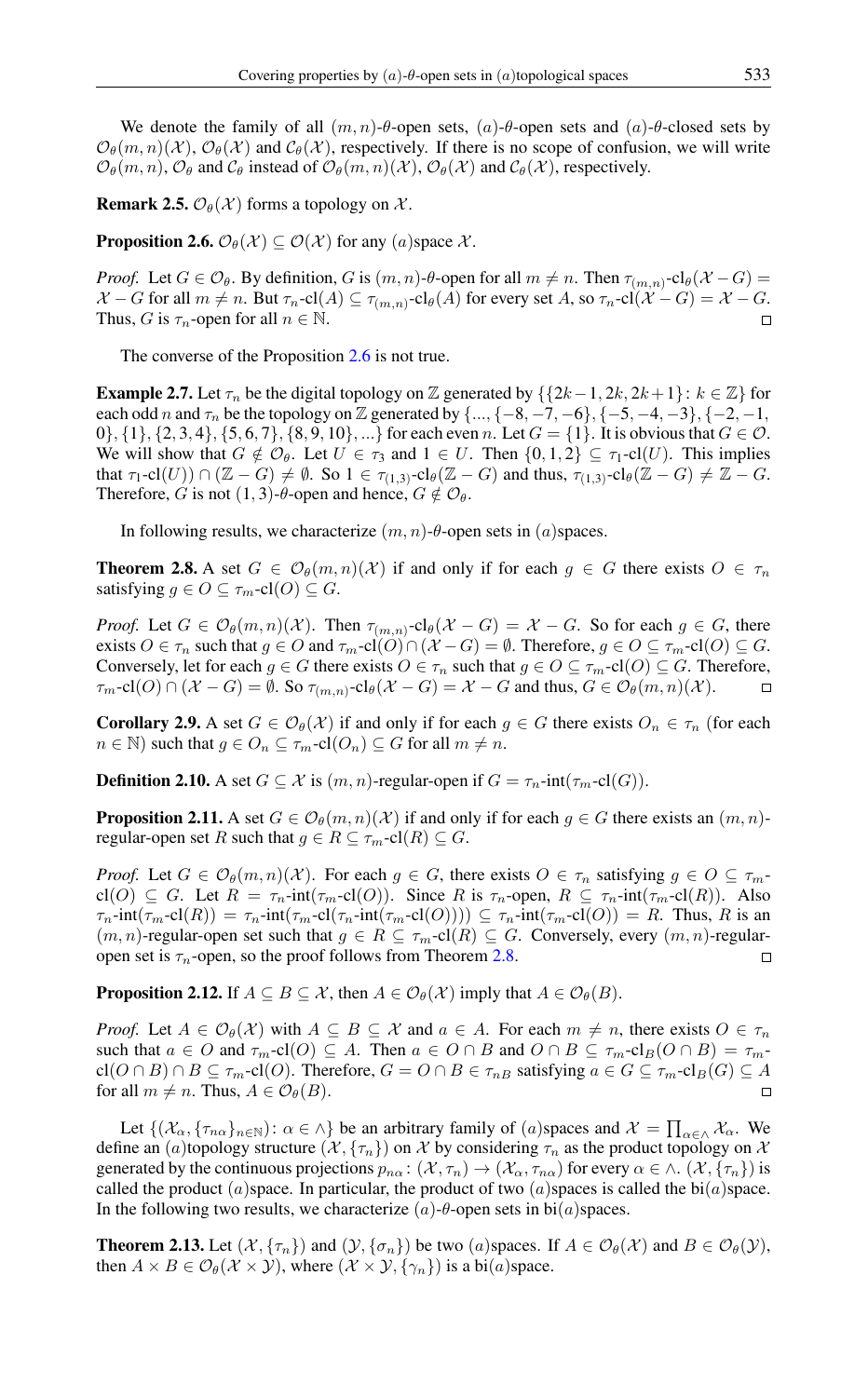*Proof.* Let  $A \in \mathcal{O}_{\theta}(\mathcal{X}), B \in \mathcal{O}_{\theta}(\mathcal{Y})$  and  $(a, b) \in A \times B$ . For each  $m \neq n$ , there exists  $A_n \in \tau_n$ and  $B_n \in \sigma_n$  such that  $a \in A_n \subseteq \tau_m$ -cl $(A_n) \subseteq A$  and  $b \in B_n \subseteq \tau_m$ -cl $(B_n) \subseteq B$ . It follows that  $(a, b) \in A_n \times B_n \subseteq \tau_m$ -cl $(A_n) \times \sigma_m$ -cl $(B_n) \subseteq A \times B$ . But  $\tau_m$ -cl $(A_n) \times \sigma_m$ -cl $(B_n) = \gamma_m$ - $\text{cl}(A_n \times B_n)$ . Thus,  $A \times B \in \mathcal{O}_{\theta}(m, n)(X \times Y)$  for all  $m \neq n$  and hence,  $A \times B \in \mathcal{O}_{\theta}(X \times Y)$ .  $\Box$ 

<span id="page-3-0"></span>**Theorem 2.14.** Let  $(\mathcal{X}, \{\tau_n\})$  and  $(\mathcal{Y}, \{\sigma_n\})$  be two (a)spaces. Let  $p_{\mathcal{X}}: (\mathcal{X} \times \mathcal{Y}, \{\gamma_n\}) \rightarrow$  $(\mathcal{X}, {\{\tau_n\}})$  be a map defined by  $p_{\mathcal{X}}(x, y) = x$ . If  $A \in \mathcal{O}_{\theta}(\mathcal{X} \times \mathcal{Y})$ , then  $p_{\mathcal{X}}(A) \in \mathcal{O}_{\theta}(\mathcal{X})$ .

*Proof.* Let  $A \in \mathcal{O}_{\theta}(\mathcal{X} \times \mathcal{Y})$  and  $a \in p_{\mathcal{X}}(A)$ . Then there exists  $b \in \mathcal{Y}$  such that  $(a, b) \in A$ . Since  $A \in \mathcal{O}_{\theta}(m,n)(\mathcal{X} \times \mathcal{Y})$  for all  $m \neq n$ , there exists  $U_n \in \gamma_n$  (for each n) such that  $(a, b) \in U_n \subseteq \gamma_m$ -cl $(U_n) \subseteq A$  for all  $m \neq n$ . But  $U_n = A_n \times B_n$  where  $A_n \in \tau_n$  and  $B_n \in \sigma_n$ , so  $(a, b) \in A_n \times B_n \subseteq \tau_m$ -cl $(A_n) \times \sigma_m$ -cl $(B_n) = \gamma_m$ -cl $(A_n \times B_n) \subseteq A$ . Thus,  $a \in A_n \subseteq \tau_m$ -cl $(A_n) \subseteq p_{\mathcal{X}}(A)$  and hence,  $p_{\mathcal{X}}(A) \in \mathcal{O}_{\theta}(\mathcal{X})$ .

We conclude from Theorem [2.13](#page-2-2) and Theorem [2.14](#page-3-0) that  $A \in \mathcal{O}_{\theta}(\mathcal{X} \times \mathcal{Y})$  if and only if  $A = G \times H$ , where  $G \in \mathcal{O}_{\theta}(\mathcal{X})$  and  $H \in \mathcal{O}_{\theta}(\mathcal{Y})$ .

**Theorem 2.15.** Let  $(\mathcal{X}, \{\tau_n\})$  and  $(\mathcal{Y}, \{\sigma_n\})$  be two (a)spaces. A set  $A \in \mathcal{O}_{\theta}(\mathcal{X} \times \mathcal{Y})$  if and only if  $A = G \times H$ , where  $G \in \mathcal{O}_{\theta}(\mathcal{X})$  and  $H \in \mathcal{O}_{\theta}(\mathcal{Y})$ .

**Proposition 2.16.** If a point  $x \in \tau_{(m,n)}\text{-}\mathrm{cl}_\theta(G)$  for  $G \subseteq \mathcal{X}$ , then every  $(m,n)\text{-}\theta\text{-}$ open set containing  $x$  intersects  $G$ .

*Proof.* Let  $G \subseteq \mathcal{X}$  and  $x \in \tau_{(m,n)}$ -cl $_{\theta}(G)$ . Let  $O \in \mathcal{O}_{\theta}(m,n)$  with  $x \in O$ . Then there exists  $U \in \tau_n$  such that  $x \in U \subseteq \tau_m$ -cl $(U) \subseteq O$ . Since  $x \in \tau_{(m,n)}$ -cl $_{\theta}(G)$ ,  $\tau_m$ -cl $(U) \cap G \neq \emptyset$ . It follows that  $O \cap G \neq \emptyset$ .  $\Box$ 

## 3 Mappings and  $(a)$ - $\theta$ -open sets

<span id="page-3-1"></span>**Definition 3.1.** A function  $\psi$ :  $(\mathcal{X}, {\tau_k}) \rightarrow (\mathcal{Y}, {\sigma_k})$  is said to be:

- (1). (a)<sup>s</sup>-continuous (resp. (a)<sup>s</sup>-weakly-continuous) if for each  $x \in \mathcal{X}$  and each  $O \in \sigma_n$  with  $\psi(x) \in O$ , there exists  $V \in \tau_n$  with  $x \in V$  satisfying  $\psi(V) \subseteq O$  (resp.  $\psi(V) \subseteq \sigma_m$ -cl(O)) for all  $m \neq n$ .
- (2). (a)<sup>s</sup>-faintly-continuous if for each  $x \in \mathcal{X}$  and each  $O \in \mathcal{O}_{\theta}(m, n)(\mathcal{Y})$  with  $\psi(x) \in O$ , there exists  $V \in \tau_n$  with  $x \in V$  satisfying  $\psi(V) \subseteq O$  for all  $m \neq n$ .
- (3). (a)-θ-continuous (resp. (a)-strongly-θ-continuous) if for each  $x \in \mathcal{X}$  and each  $O \in \sigma_n$ with  $\psi(x) \in O$ , there exists  $V \in \tau_n$  with  $x \in V$  satisfying  $\psi(\tau_m\text{-cl}(V)) \subseteq \sigma_m\text{-cl}(O)$  (resp.  $\psi(\tau_m\text{-}cl(V)) \subseteq O$  for all  $m \neq n$ .
- (4). (a)- $\theta$ -open (resp. (a)- $\theta$ -closed) if  $\psi(A) \in \mathcal{O}_{\theta}(\mathcal{Y})$  (resp.  $\psi(A) \in \mathcal{C}_{\theta}(\mathcal{Y})$ ) for each  $A \in$  $\mathcal{O}_{\theta}(\mathcal{X})$  (resp.  $A \in \mathcal{C}_{\theta}(\mathcal{X})$ ).
- (5). (a)<sup>s</sup>-open (resp. (a)<sup>s</sup>-closed) if  $\psi: (\mathcal{X}, \tau_k) \to (\mathcal{Y}, \sigma_k)$  is open (resp. closed) for all  $k \in \mathbb{N}$ .

<span id="page-3-2"></span>**Proposition 3.2.** Let  $\psi$ :  $(\mathcal{X}, {\tau_k}) \to (\mathcal{Y}, {\sigma_k})$  be an  $(a)$ - $\theta$ -continuous map. If  $G \in \mathcal{O}_{\theta}(\mathcal{Y})$ , then  $\psi^{-1}(G) \in \mathcal{O}_{\theta}(\mathcal{X})$ .

*Proof.* Let  $G \in \mathcal{O}_{\theta}(\mathcal{Y})$  and  $g \in \psi^{-1}(G)$ . Then  $\psi(g) \in G$ . So there exists  $V_n \in \sigma_n$  (for each n) such that  $\psi(g) \in V_n \subseteq \sigma_m$ -cl $(V_n) \subseteq G$  for all  $m \neq n$ . Since  $\psi$  is  $(a)$ - $\theta$ -continuous, there exists  $U_n \in \tau_n$  (for each n) with  $g \in U_n$  satisfying  $\psi(\tau_m\text{-}cl(U_n)) \subseteq \sigma_m\text{-}cl(V_n)$  for all  $m \neq n$ . It follows that  $g \in U_n \subseteq \tau_m$ -cl $(U_n) \subseteq \psi^{-1}(\sigma_m$ -cl $(V_n)) \subseteq \psi^{-1}(G)$  for all  $m \neq n$ . Thus,  $\psi^{-1}(G) \in \mathcal{O}_{\theta}(\mathcal{X}).$  $\Box$ 

From Definition [3.1,](#page-3-1) it is clear that every (a)-strongly- $\theta$ -continuous function is (a)- $\theta$ -continuous, so the following corollary is immediate.

**Corollary 3.3.** Let  $\psi$ :  $(\mathcal{X}, {\{\tau_k\}}) \rightarrow (\mathcal{Y}, {\{\sigma_k\}})$  be an  $(a)$ -strongly- $\theta$ -continuous map. If  $G \in$  $\mathcal{O}_{\theta}(\mathcal{Y})$ , then  $\psi^{-1}(G) \in \mathcal{O}_{\theta}(\mathcal{X})$ .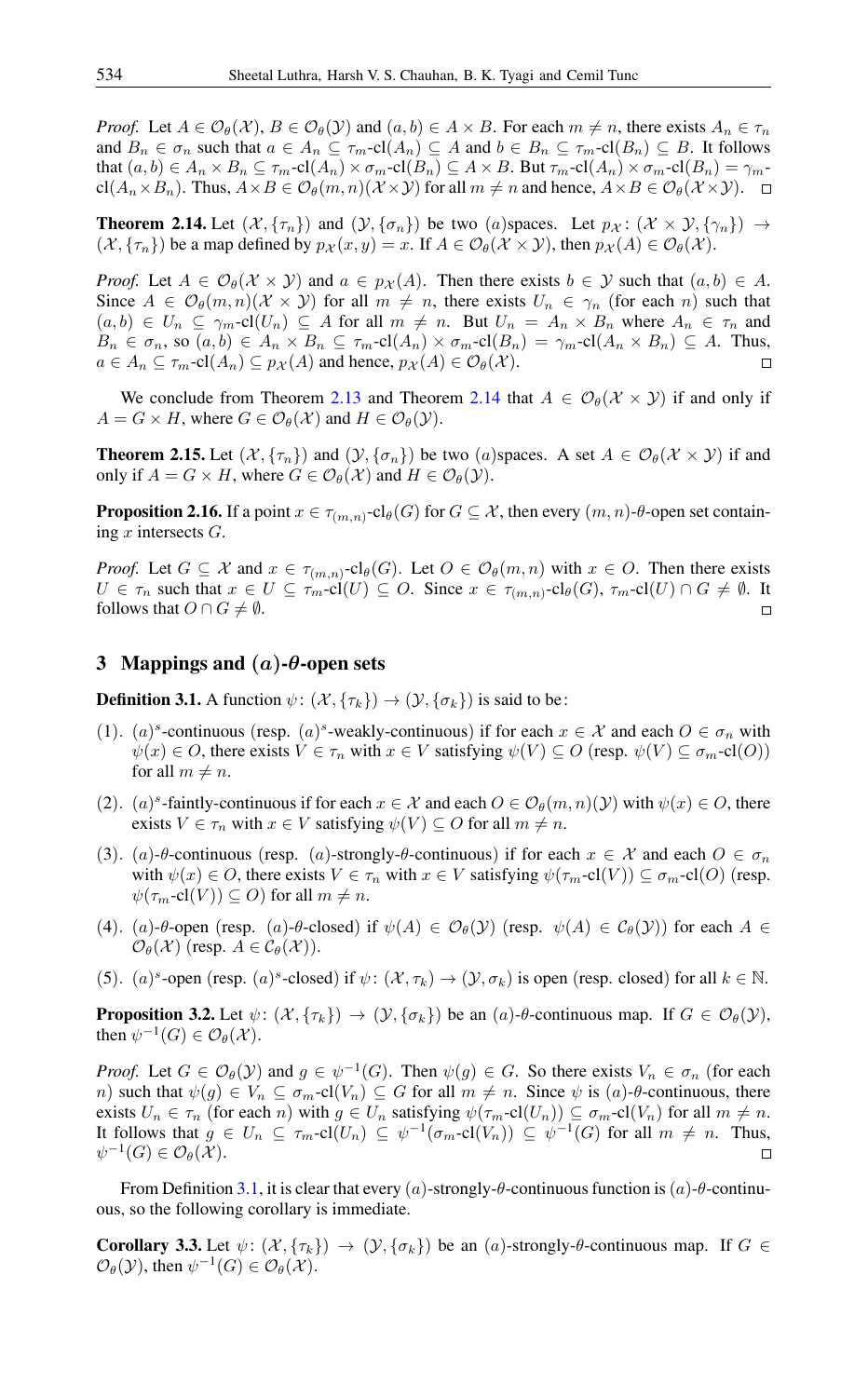<span id="page-4-0"></span>**Proposition 3.4.** Let  $\psi$ :  $(\mathcal{X}, {\{\tau_k\}}) \rightarrow (\mathcal{Y}, {\{\sigma_k\}})$  be an  $(a)$ -strongly- $\theta$ -continuous map. If  $G \in$  $\mathcal{O}(\mathcal{Y})$ , then  $\psi^{-1}(G) \in \mathcal{O}_{\theta}(\mathcal{X})$ .

*Proof.* Let  $G \in \mathcal{O}(\mathcal{Y})$  and  $g \in \psi^{-1}(G)$ . Then  $\psi(g) \in G$ . Since  $G \in \mathcal{O}(\mathcal{Y})$  and  $\psi$  is  $(a)$ -stronglyθ-continuous, there exists  $U_n$  ∈  $τ_n$  (for each n) with  $g ∈ U_n$  satisfying  $ψ(τ_m$ -cl $(U_n)) ⊆ G$  for all  $m \neq n$ . Therefore,  $g \in U_n \subseteq \tau_m$ -cl $(U_n) \subseteq \psi^{-1}(G)$  for all  $m \neq n$ . Thus,  $\psi^{-1}(G) \in \mathcal{O}_{\theta}(\mathcal{X})$ .

**Proposition 3.5.** Let  $\psi$ :  $(\mathcal{X}, \{\tau_k\}) \to (\mathcal{Y}, \{\sigma_k\})$  be an  $(a)$ -strongly- $\theta$ -continuous map. If  $G \in$  $\mathcal{C}(\mathcal{Y})$ , then  $\psi^{-1}(G) \in \mathcal{C}_{\theta}(\mathcal{X})$ .

*Proof.* It can be easily proved from the Proposition [3.4.](#page-4-0)

 $\Box$ 

 $\Box$ 

<span id="page-4-1"></span>**Theorem 3.6.** Let  $\psi$ :  $(\mathcal{X}, \{\tau_k\}) \to (\mathcal{Y}, \{\sigma_k\})$  be an  $(a)^s$ -open and  $(a)^s$ -closed map. Then  $\psi$ preserve  $(a)$ - $\theta$ -open sets.

*Proof.* Let  $G \in \mathcal{O}_{\theta}(\mathcal{X})$  and  $y \in \psi(G)$ . Then  $y = \psi(x)$  for some  $x \in G$ . Since  $G \in \mathcal{O}_{\theta}(m, n)(\mathcal{X})$ for all  $m \neq n$ , there exists  $U_n \in \tau_n$  (for each n) satisfying  $x \in U_n \subseteq \tau_m$ -cl $(U_n) \subseteq G$  for all  $m \neq n$ . Therefore,  $y \in \psi(U_n) \subseteq \psi(\tau_m\text{-}cl(U_n)) \subseteq \psi(G)$ . Since  $\psi$  is  $(a)^s$ -open and  $(a)^s$ closed, so  $\psi(U_n) \in \sigma_n$  and  $\sigma_m$ -cl $(\psi(U_n)) \subseteq \psi(\tau_m$ -cl $(U_n))$ . Therefore,  $y \in \psi(U_n) \subseteq \sigma_m$ - $\text{cl}(\psi(U_n)) \subseteq \psi(\tau_m\text{-cl}(U_n)) \subseteq \psi(G)$  for all  $m \neq n$ . Thus,  $\psi(G) \in \mathcal{O}_{\theta}(\mathcal{Y})$ .

As an application of Theorem [3.6](#page-4-1) we are able to characterize  $(a)$ -θ-open sets in  $(a)$ -clopen subspaces.

<span id="page-4-2"></span>**Theorem 3.7.** Let  $(B, \{\tau_{nB}\})$  be an  $(a)$ -clopen subspace of  $(a)$ space  $(\mathcal{X}, \{\tau_n\})$ . For  $G \subseteq B$ ,  $G \in \mathcal{O}_{\theta}(B)$  if and only if  $G = O \cap B$ , where  $O \in \mathcal{O}_{\theta}(\mathcal{X})$ .

*Proof.* Let  $(B, \{\tau_{nB}\})$  be an  $(a)$ -clopen subspace of  $(\mathcal{X}, \{\tau_n\})$ . Let  $O \in \mathcal{O}_{\theta}(\mathcal{X})$ . Since every (a)-clopen set is (a)- $\theta$ -open and finite intersection of (a)- $\theta$ -open sets is (a)- $\theta$ -open, so  $O \cap B \in$  $\mathcal{O}_{\theta}(\mathcal{X})$ . But  $O \cap B \subseteq B \subseteq \mathcal{X}$ , so by Proposition [2.12,](#page-2-3)  $O \cap B \in \mathcal{O}_{\theta}(B)$ . Conversely, let  $G \subseteq B$  such that  $G \in \mathcal{O}_{\theta}(B)$ . It is enough to show that  $G \in \mathcal{O}_{\theta}(\mathcal{X})$ . Consider the inclusion map  $\psi: (B, \{\tau_{nB}\}) \to (\mathcal{X}, \{\tau_n\})$ . Since B is both (a)-open and (a)-closed,  $\psi$  is (a)<sup>s</sup>-open and (a)<sup>s</sup>-closed. In view of Theorem [3.6,](#page-4-1)  $\psi(G) = G \in \mathcal{O}_{\theta}(\mathcal{X})$ .  $\Box$ 

<span id="page-4-4"></span>**Theorem 3.8.** Let  $(B, \{\tau_{nB}\})$  be an  $(a)$ -clopen subspace of  $(a)$ space  $(\mathcal{X}, \{\tau_n\})$ . For  $G \subseteq B$ ,  $G \in \mathcal{O}_{\theta}(B)$  if and only if  $G \in \mathcal{O}_{\theta}(\mathcal{X})$ .

*Proof.* It can be easily proved from the Proposition [2.12](#page-2-3) and the Theorem [3.7.](#page-4-2)

<span id="page-4-3"></span>**Theorem 3.9.** Let  $\psi$ :  $(\mathcal{X}, {\tau_k}) \rightarrow (\mathcal{Y}, {\sigma_k})$  be an  $(a)$ -strongly- $\theta$ -continuous map and  $\phi$ :  $(\mathcal{Y}, \mathcal{Y})$  $\{\sigma_k\}\rightarrow (\mathcal{Z}, \{\gamma_k\})$  be an  $(a)^s$ -continuous map. Then  $\phi \circ \psi: (\mathcal{X}, \{\tau_k\}) \rightarrow (\mathcal{Z}, \{\gamma_k\})$  is  $(a)$ strongly-θ-continuous.

*Proof.* Let  $g \in \mathcal{X}$  and  $G \in \gamma_n$  with  $(\phi \circ \psi)(g) \in G$ . Since  $\phi$  is  $(a)^s$ -continuous, there exists  $S \in \sigma_n$  with  $\psi(q) \in S$  satisfying  $\phi(S) \subseteq G$ . Also  $\psi$  is (a)-strongly- $\theta$ -continuous, so there exists  $O \in \tau_n$  with  $g \in O$  satisfying  $\psi(\tau_m\text{-cl}(O)) \subseteq S$  for all  $m \neq n$ . It follows that  $(\phi \circ \psi)(\tau_m\text{-cl}(O))$  $cl(O)) \subseteq \phi(S) \subseteq G$  for all  $m \neq n$ . Hence,  $\phi \circ \psi$  is  $(a)$ -strongly- $\theta$ -continuous.

**Theorem 3.10.** Let  $\{(\mathcal{Y}_\alpha, \{\tau_{n\alpha}\}_{n\in\mathbb{N}}): \alpha \in \Lambda\}$  be an arbitrary family of  $(a)$  spaces and consider the product (a)space  $(\mathcal{Y}, \{\tau_n\})$  where  $\mathcal{Y} = \prod_{\alpha \in \wedge} \mathcal{Y}_\alpha$ . For each  $\alpha \in \wedge$ , let  $q_\alpha : (\mathcal{Y}, \{\tau_n\}) \to$  $(\mathcal{Y}_{\alpha}, {\tau_{n\alpha}})$  be defined by  $q_{\alpha}(y) = y_{\alpha}$ , where  $y = (y_{\alpha})_{\alpha \in \wedge}$ . A mapping  $\psi: (\mathcal{X}, {\{\sigma_k\}}) \rightarrow$  $(\mathcal{Y}, {\tau_k})$  is (a)-strongly-θ-continuous if and only if each composition  $(q_\alpha \circ \psi) : (\mathcal{X}, {\tau_k}) \to$  $(\mathcal{Y}_{\alpha}, \{\tau_{k\alpha}\})$  is  $(a)$ -strongly-θ-continuous for all  $\alpha \in \wedge$ .

*Proof.* Let  $g \in \mathcal{X}$  and  $O \in \tau_n$  with  $\psi(g) \in O$ . Then there exists a basic  $\tau_n$ -open set G satisfying  $\psi(g) \in G \subseteq O$ . Let  $G = p_{n\alpha_1}^{-1}(W_1) \cap p_{n\alpha_2}^{-1}(W_2) \cap \cdots \cap p_{n\alpha_k}^{-1}(W_k)$ , where  $W_i \in \tau_{n\alpha_i}$  for all  $i = 1, 2, ..., k$ . Clearly  $G = q_{\alpha_1}^{-1}(W_1) \cap q_{\alpha_2}^{-1}(W_2) \cap \cdots \cap q_{\alpha_k}^{-1}(W_k)$ . Since  $(q_{\alpha_i} \circ \psi)$  is (a)-strongly-θ-continuous and  $(q_{\alpha_i} \circ \psi)(g) \in W_i$  for all  $i = 1, 2, ..., k$ , there exist  $A_i \in \sigma_n$ with  $g \in A_i$  and  $(q_{\alpha_i} \circ \psi)(\sigma_m\text{-cl}(A_i)) \subseteq W_i$  for all  $m \neq n$ . It follows that  $\bigcap_{i=1}^k \psi(\sigma_m\text{-cl}(A_i))$  $\text{cl}(A_i)) \subseteq \bigcap_{i=1}^k q_{\alpha_i}^{-1}(W_i) = G \subseteq O$ . It can be seen that  $\psi[\sigma_m\text{-}cl(A_1 \cap A_2 \cap \cdots \cap A_k)] \subseteq O$ . Thus, for each  $g \in \mathcal{X}$  and  $O \in \tau_n$  with  $\psi(g) \in O$ , there exists  $A = A_1 \cap A_2 \cap \cdots \cap A_k \in \sigma_n$ with  $g \in A$  satisfying  $\psi(\sigma_m\text{-}cl(A)) \subseteq O$  for all  $m \neq n$ . Hence,  $\psi$  is  $(a)$ -strongly- $\theta$ -continuous. The converse follows from Theorem [3.9](#page-4-3) as the map  $q_\alpha$  is  $(a)^s$ -continuous for all  $\alpha \in \wedge$ .  $\Box$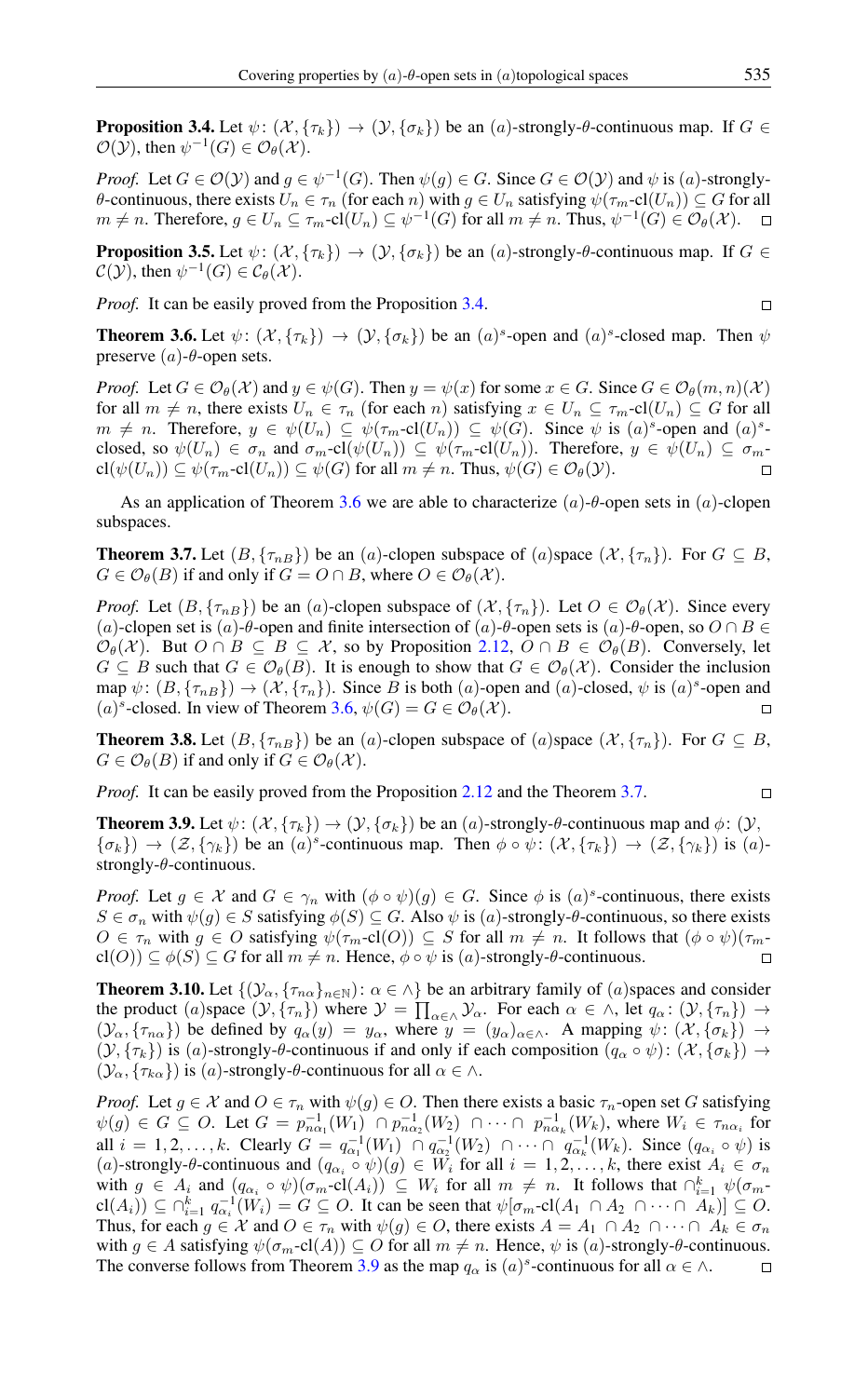<span id="page-5-1"></span>**Proposition 3.11.** Every  $(a)^s$ -continuous function is  $(a)$ - $\theta$ -continuous.

*Proof.* Let  $\psi: (\mathcal{X}, \{\tau_k\}) \to (\mathcal{Y}, \{\sigma_k\})$  be an  $(a)^s$ -continuous function. Let  $g \in \mathcal{X}$  and  $G \in \sigma_n$ with  $\psi(g) \in G$ . Since  $\psi$  is  $(a)^s$ -continuous, there exists  $O \in \tau_n$  with  $g \in O$  satisfying  $\psi(O) \subseteq G$ . Then  $O \subseteq \psi^{-1}(G)$  which readily follows that  $\tau_m$ -cl $(O) \subseteq \tau_m$ -cl $(\psi^{-1}(G))$  for all  $m \in \mathbb{N}$ . Since  $\psi$  is  $(a)^s$ -continuous,  $\psi(\tau_m\text{-}\mathrm{cl}(O)) \subseteq \psi(\tau_m\text{-}\mathrm{cl}(\psi^{-1}(G))) \subseteq \sigma_m\text{-}\mathrm{cl}[\psi(\psi^{-1}(G))] \subseteq \sigma_m\text{-}\mathrm{cl}(G)$ . Thus,  $\psi(\tau_m\text{-}cl(O)) \subseteq \sigma_m\text{-}cl(G)$  for all  $m \neq n$ . Hence,  $\psi$  is  $(a)$ - $\theta$ -continuous.  $\Box$ 

**Corollary 3.12.** Let  $\psi$ :  $(\mathcal{X}, {\tau_k}) \to (\mathcal{Y}, {\sigma_k})$  be an  $(a)^s$ -continuous function. If  $G \in \mathcal{O}_{\theta}(\mathcal{Y})$ , then  $\psi^{-1}(G) \in \mathcal{O}_{\theta}(\mathcal{X})$ .

**Proposition 3.13.** Every  $(a)^s$ -weakly-continuous function is  $(a)^s$ -faintly-continuous.

*Proof.* Let  $\psi: (\mathcal{X}, \{\tau_k\}) \to (\mathcal{Y}, \{\sigma_k\})$  be an  $(a)^s$ -weakly-continuous function. Let  $g \in \mathcal{X}$  and  $A \in \mathcal{O}_{\theta}(m,n)(\mathcal{Y})$  with  $\psi(g) \in A$ . Then there exists  $G \in \sigma_n$  such that  $\psi(g) \in G \subseteq \sigma_m$ cl(G)  $\subseteq$  A. Since  $\psi$  is  $(a)^s$ -weakly-continuous, there exists  $O \in \tau_n$  with  $g \in O$  satisfying  $\psi(O) \subseteq \sigma_m$ -cl $(G)$ . Thus,  $\psi(O) \subseteq A$  and hence,  $\psi$  is  $(a)^s$ -faintly-continuous.  $\Box$ 

<span id="page-5-0"></span>**Proposition 3.14.** A mapping  $\psi$ :  $(\mathcal{X}, \{\tau_k\}) \to (\mathcal{Y}, \{\sigma_k\})$  is  $(a)^s$ -faintly-continuous if and only if for every  $G \in \mathcal{O}_{\theta}(m, n)(\mathcal{Y}), \psi^{-1}(G) \in \tau_n$ .

*Proof.* Let  $G \in \mathcal{O}_{\theta}(m,n)(\mathcal{Y})$  and  $g \in \psi^{-1}(G)$ . Then  $\psi(g) \in G$ . Since  $\psi$  is  $(a)^s$ -faintlycontinuous, there exists  $U_n \in \tau_n$  with  $g \in U_n$  satisfying  $\psi(U_n) \subseteq G$ . Therefore,  $g \in U_n \subseteq$  $\psi^{-1}(G)$ . Thus,  $\psi^{-1}(G) \in \tau_n$ . Conversely, let  $g \in \mathcal{X}$  and  $G \in \mathcal{O}_{\theta}(m,n)(\mathcal{Y})$  with  $\psi(g) \in G$ . Then  $O = \psi^{-1}(G) \in \tau_n$  such that  $\psi(O) \subseteq G$ . Therefore,  $\psi$  is  $(a)^s$ -faintly-continuous.  $\Box$ 

<span id="page-5-2"></span>**Theorem 3.15.** Let  $\psi$ :  $(\mathcal{X}, {\tau_k}) \rightarrow (\mathcal{Y}, {\sigma_k})$  be an  $(a)^s$ -faintly-continuous map. Then the following results hold:

1.  $\psi^{-1}(O) \in \mathcal{O}(\mathcal{X})$  for every  $O \in \mathcal{O}_{\theta}(\mathcal{Y})$ .

2.  $\psi^{-1}(F) \in \mathcal{C}(\mathcal{X})$  for every  $F \in \mathcal{C}_{\theta}(\mathcal{Y})$ .

*Proof.* It can be easily proved from the Proposition [3.14.](#page-5-0)

#### 4 (a)- $\theta$ -Menger and (a)- $\theta$ -compact covering properties

In this section, we disussed and studied various covering properties. We say  $\mathcal X$  is  $(a)$ -P if  $(\mathcal{X}, \mathcal{O})$  satisfies property P. Like, if  $(\mathcal{X}, \mathcal{O})$  is compact (resp. Lindelöf, Menger), we say X is (a)-compact (resp. (a)-Lindelöf, (a)-Menger). If  $(X, \mathcal{O})$  satisfies  $T_0$  (resp.  $T_1, T_2, T_3$ ) separation axiom, we say X is (a)-T<sub>0</sub> (resp. (a)-T<sub>1</sub>, (a)-T<sub>2</sub>, (a)-T<sub>3</sub>) space. In case, (X,  $\tau_n$ ) is compact (resp. Lindelöf, Menger) for all  $n \in \mathbb{N}$ ,  $\mathcal{X}$  is  $(a)^s$ -compact (resp.  $(a)^s$ -Lindelöf,  $(a)^s$ -Menger). A cover G of X is called an  $(a)$ - $\theta$ -cover (resp.  $(a)$ -cover,  $(m, n)$ - $\theta$ -cover,  $\tau_n$ -cover) if each  $G \in \mathcal{G}$ belongs to  $\mathcal{O}_{\theta}$  (resp.  $\mathcal{O}, \mathcal{O}_{\theta}(m, n), \tau_n$ ). Call G an  $(a)$ - $\theta$ - $\omega$ -cover of X if  $\mathcal{X} \notin \mathcal{G}$  and for each finite set  $F \subseteq \mathcal{X}$  there is a  $G \in \mathcal{G}$  such that  $F \subseteq G$ . We denote the family of all  $(a)$ - $\theta$ - $\omega$ -covers (resp. (a)-θ-covers,  $(m, n)$ -θ-covers) of X by  $\Theta$ - $\Omega(\mathcal{X})$  (resp.  $\Theta(\mathcal{X}), \Theta(m, n)(\mathcal{X})$ ). We begin this section with some definitions we will do with.

**Definition 4.1.** An (a)space  $(\mathcal{X}, \{\tau_n\})$  is said to be:

- 1. (*a*)-θ-compact if for every  $P \in \Theta(\mathcal{X})$  there exists finite  $Q \subseteq P$  such that  $\bigcup Q = \mathcal{X}$ .
- 2. (a)-θ-Menger if for every sequence  $\langle \mathcal{P}_k : k \in \mathbb{N} \rangle$  of elements of  $\Theta(\mathcal{X})$  there exists finite  $\mathcal{Q}_k \subseteq \mathcal{P}_k$  (for each  $k \in \mathbb{N}$ ) such that  $\bigcup_{k \in \mathbb{N}} \mathcal{Q}_k = \mathcal{X}$ , or equivalently,  $\mathcal{X}$ satisfies the property  $S_{fin}(\Theta(\mathcal{X}), \Theta(\mathcal{X}))$ .
- 3.  $(m, n)$ -θ-compact if for every  $P \in \Theta(m, n)(\mathcal{X})$  there exists finite  $\mathcal{Q} \subseteq \mathcal{P}$  such that  $\bigcup \mathcal{Q} = \mathcal{X}.$
- 4.  $(m, n)$ -θ-Menger if for every sequence  $\langle \mathcal{P}_k : k \in \mathbb{N} \rangle$  of elements of  $\Theta(m, n)(\mathcal{X})$ there exists finite  $\mathcal{Q}_k \subseteq \mathcal{P}_k$  (for each  $k \in \mathbb{N}$ ) such that  $\bigcup_{k \in \mathbb{N}} \mathcal{Q}_k = \mathcal{X}$ , or equivalently, X satisfies the property  $S_{fin}(\Theta(m,n)(X), \Theta(m,n)(X))$ .

 $\Box$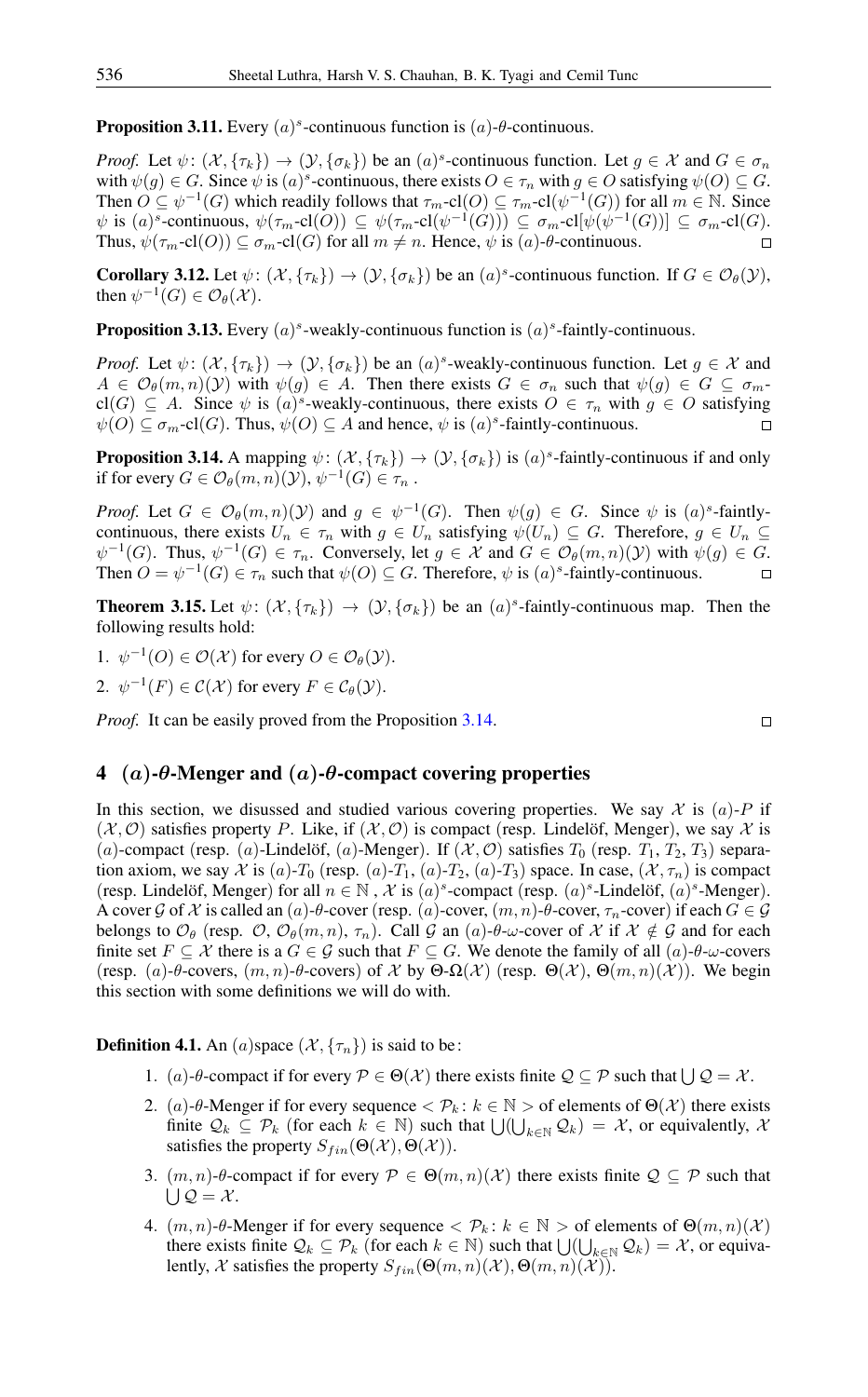5. (a)<sup>s</sup>-θ-compact (resp. (a)<sup>s</sup>-θ-Menger) if X is  $(m, n)$ -θ-compact (resp.  $(m, n)$ -θ-Menger) for all  $m \neq n$ .

Every (a)-compact (resp. (a)-Menger) space is  $(a)$ -θ-compact (resp.  $(a)$ -θ-Menger) but the converse need not be true.

**Example 4.2.** Let  $\mathcal{X} = \mathbb{R}$  and  $\tau_m = \tau_c$  if m is odd and  $\tau_m = \{A \subseteq \mathcal{X} : A = \emptyset \text{ or } 2 \in A\}$  if m is even. Let  $F \in \tau_c$  be such that  $\mathcal{X} - F$  is not finite. It is observed that  $\mathcal{G} = \{F \cup \{2\} \cup \{g\} : g \in$  $X - F$  is an (a)-cover of X which does not satisfy the condition of (a)-compactness. Also Ø and X are only (a)- $\theta$ -open sets, so X is (a)- $\theta$ -compact.

**Example 4.3.** Let  $\mathcal{X} = \mathbb{R}$  and  $\tau_m = \{A \subseteq \mathcal{X} : A = \emptyset \text{ or } 2 \in A\}$  if m is odd and  $\tau_m = \{A \subseteq \mathcal{X} : A = \emptyset \text{ or } 2 \in A\}$  $\mathcal{X}$ :  $A = \emptyset$  or  $3 \in A$  if m is even. It is observed that  $\mathcal{G} = \{\{2,3\} \cup \{g\} : g \in \mathcal{X} - \{2,3\}\}\$ is an (a)-cover of X which is not reducible to a countable subcover. Therefore, X is not (a)-Lindelöf and hence, not (a)-Menger. But X is (a)- $\theta$ -Menger as  $\emptyset$  and X are only (a)- $\theta$ -open sets. Thus,  $\mathcal X$  is  $(a)$ - $\theta$ -Menger but not  $(a)$ -Menger.

Note that

 $(a)^s$ -compact  $\Rightarrow$   $(a)$ -compact  $\Rightarrow$   $(a)$ - $\theta$ -compact  $\Downarrow$   $\Downarrow$  $(a)^s$ -Menger  $\Rightarrow$   $(a)$ -Menger  $\Rightarrow$   $(a)$ - $\theta$ -Menger

Diagram 1.

<span id="page-6-0"></span>**Example 4.4.** Let  $\mathcal{X} = \mathbb{R}$  and  $\tau_m = \tau_f$  if m is odd and  $\tau_m = \{A \subseteq \mathcal{X} : A = \emptyset \text{ or } 2 \in A\}$  if m is even.  $\mathcal X$  is (a)-compact as  $(\mathcal X, \tau_f)$  is compact. But  $\mathcal X$  is not (a)<sup>s</sup>-compact as  $(\mathcal X, \tau_2)$  is not compact.

**Example 4.5.** Consider Example [4.4,](#page-6-0) since  $(\mathcal{X}, \tau_f)$  is Menger,  $\mathcal{X}$  is (a)-Menger. But  $(\mathcal{X}, \tau_2)$  is not Menger as  $(\mathcal{X}, \tau_2)$  is not Lindelöf. Thus,  $\mathcal{X}$  is not  $(a)^s$ -Menger.

**Example 4.6.** Let  $\mathcal{X} = \mathbb{R}$  and  $\tau_m = \tau_u$  if m is odd and  $\tau_m = \tau_d$  if m is even. It is observed that  $\mathcal{O}_{\theta} = \mathcal{O} = \tau_u$ . Also  $(\mathcal{X}, \tau_u)$  is Menger, so X is (a)-Menger as well as (a)- $\theta$ -Menger but neither (a)-compact nor (a)- $\theta$ -compact.

**Example 4.7.** Let  $\mathcal{X} = \mathbb{R}$  and  $\tau_m = \tau_u$  if m is odd and  $\tau_m = \tau_f$  if m is even. Since  $(\mathcal{X}, \tau_u)$ and  $(X, \tau_f)$  are Menger, X is  $(a)^s$ -Menger. But  $(X, \tau_u)$  is not compact, therefore X is not  $(a)^s$ -compact.

We conclude that all the implications in the Diagram 1. are not reversible in general.

**Definition 4.8.** A set  $\mathcal{Y} \subseteq \mathcal{X}$  is called:

- 1. (a)-θ-compact if  $Y$  is (a)-θ-compact under (a)subspace topology.
- 2. (a)- $\theta$ -compact with respect to X if for every cover P of Y by (a)- $\theta$ -open subsets of X there exists finite  $Q \subseteq P$  such that  $\bigcup Q = \mathcal{Y}$ .

By the following example it is shown that the property of  $(a)$ - $\theta$ -Menger is not heriditary.

**Example 4.9.** Let  $(\mathcal{X}, \tau^*)$  be as in [\[40,](#page-10-21) Example 78] and  $\tau_m = \tau^*$  if m is odd and  $\tau_m = \tau_d$  if m is even. It is known that  $(\mathcal{X}, \tau_1)$  is  $\theta$ -Menger (see [\[21\]](#page-10-10)). Therefore,  $\mathcal{X}$  is  $(a)$ - $\theta$ -Menger. But the real axis L is an uncountable subspace of  $(\mathcal{X}, {\tau_n})$  with subspace topology  $\sigma_n = \tau_d$  for all  $n \in \mathbb{N}$ . Thus,  $(L, \{\sigma_n\})$  is not  $(a)$ - $\theta$ -Menger.

In fact, the previous example shows that the property of  $(a)$ -θ-Menger is not hereditary under  $(a)$ closed subspaces. But this is not the case with  $(a)$ -clopen subspaces.

**Theorem 4.10.** Every (a)-clopen subspace of an  $(a)$ -θ-Menger space is  $(a)$ -θ-Menger.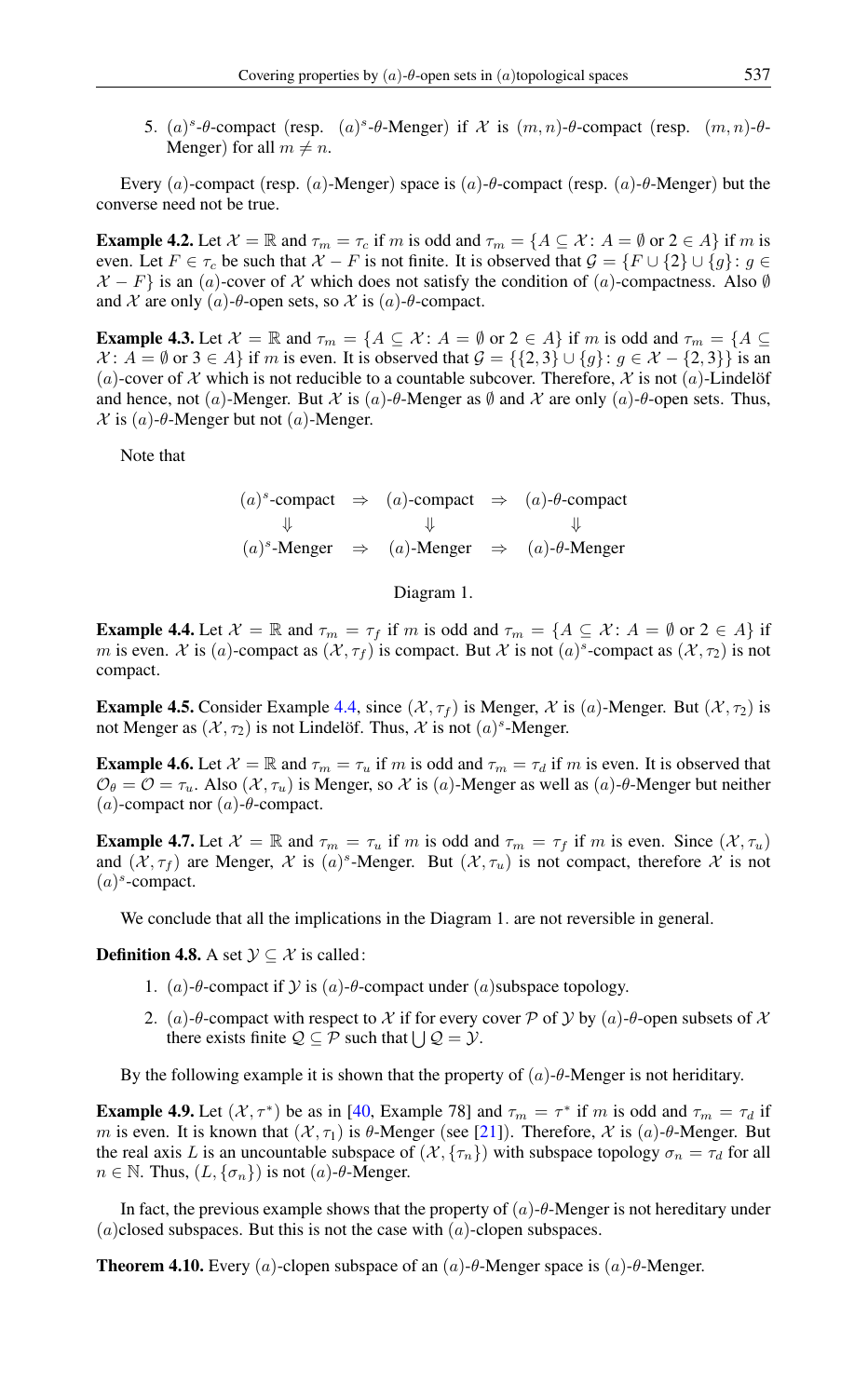*Proof.* Let Y be an (a)-clopen subspace of an (a)- $\theta$ -Menger space  $(\mathcal{X}, {\{\tau_n\}})$ . Let  $\lt A_k : k \in$ N > be a sequence of covers of Y by  $(a)$ - $\theta$ -open subsets of Y. By Theorem [3.8,](#page-4-4) each  $A \in \mathcal{A}_k$ is (a)-θ-open in X for all  $k \in \mathbb{N}$ , so each  $\mathcal{P}_k = \{A: A \in \mathcal{A}_k\} \cup \{X - Y\}$  is an (a)-θ-cover of X. By given hypothesis, there exists finite  $\mathcal{Q}_k \subseteq \mathcal{P}_k$  such that  $\mathcal{X} = \bigcup_{k \in \mathbb{N}} \mathcal{Q}_k$ . Let  $W_k = \{A: A \in \mathcal{Q}_k, A \neq \mathcal{X} - \mathcal{Y}\}\$ . Then  $\mathcal{Y} = \bigcup_{k \in \mathbb{N}} \mathcal{W}_k$  which witnesses for  $\langle A_k : k \in \mathbb{N} \rangle$ that  $\mathcal Y$  is  $(a)$ - $\theta$ -Menger.

**Theorem 4.11.** Every (a)-clopen subspace of an  $(a)$ - $\theta$ -compact space is  $(a)$ - $\theta$ -compact.

It is to be noted that the class of all  $(a)$ - $\theta$ -Menger spaces is not closed under finite product. In fact, we show that the square of an  $(a)$ -θ-Menger space need not be  $(a)$ -θ-Menger.

**Example 4.12.** Let  $\psi$ :  $(\mathbb{R}, \tau) \to (\mathbb{R}, \tau)$  be the identity map. It is known that if L is a Lusin set in R, then  $\psi^{-1}(L) = \mathcal{L}$  is Menger (see [\[23\]](#page-10-22)). It is observed that every open set in  $\mathcal{L}$  is  $\theta$ -open in  $\mathcal{L}$ . Indeed, for any open set A in L, there is some  $G \in \tau_l$  such that  $A = G \cap \mathcal{L}$ . For each  $a \in A$ , there is a basic open set  $[u, v)$  such that  $a \in [u, v) \subseteq \tau_l$ -cl $([u, v)) \subseteq G$ . Therefore,  $a \in [u, v) \cap \mathcal{L} \subseteq \tau_l$  $cl_{\mathcal{L}}([u, v) \cap \mathcal{L})$ . But  $\tau_l$ - $cl_{\mathcal{L}}([u, v) \cap \mathcal{L}) = \tau_l$ - $cl([u, v) \cap \mathcal{L}) \cap \mathcal{L} \subseteq \tau_l$ - $cl([u, v) \cap \mathcal{L} \subseteq G \cap \mathcal{L} = A$ . Thus, A is  $\theta$ -open in  $\mathcal{L}$ . Now, let  $\mathcal{X} = \mathcal{L}$  and  $\tau_m$  be the subspace topology on  $\mathcal{X}$  induced by  $\tau_l$  if m is odd and  $\tau_m = \tau_d$  if m is even. It is observed that  $\mathcal{O}_{\theta} = \mathcal{O} = \tau_1$ . Kocev showed in [\[14\]](#page-9-9) that  $\mathcal X$  with topology  $\tau_1$  is Menger but its square is not Menger. Thus, (a)space  $\mathcal X$  is (a)- $\theta$ -Menger but the bi $(a)$ space  $\mathcal{X}^2$  is not  $(a)$ - $\theta$ -Menger.

<span id="page-7-0"></span>**Theorem 4.13.** A mapping  $\psi$ :  $(\mathcal{X}, {\tau_k}) \rightarrow (\mathcal{Y}, {\sigma_k})$  is  $(a)$ - $\theta$ -closed if and only if for each  $H \subseteq Y$  and each  $G \in \mathcal{O}_{\theta}(\mathcal{X})$  with  $\psi^{-1}(H) \subseteq G$ , there exists  $U \in \mathcal{O}_{\theta}(\mathcal{Y})$  with  $H \subseteq U$  such that  $\psi^{-1}(U) \subseteq G.$ 

*Proof.* Let  $H \subseteq Y$  and  $G \in \mathcal{O}_{\theta}(\mathcal{X})$  such that  $\psi^{-1}(H) \subseteq G$ . Since  $\psi$  is  $(a)$ - $\theta$ -closed,  $\psi(\mathcal{X} G \in C_{\theta}(\mathcal{Y})$ . Put  $\mathcal{Y} - \psi(\mathcal{X} - G) = U$ . Clearly  $U \in \mathcal{O}_{\theta}(\mathcal{Y})$  with  $H \subseteq U$ . Now  $\psi^{-1}(U) =$  $\psi^{-1}(\mathcal{Y}-\psi(\mathcal{X}-G))\subseteq \mathcal{X}-(\mathcal{X}-G)=G$ . Conversely, let  $G\in\mathcal{C}_{\theta}(\mathcal{X})$  and  $y\in\mathcal{Y}-\psi(G)$ . Then  $\psi^{-1}(y) \subseteq \mathcal{X} - \psi^{-1}(\psi(G)) \subseteq \mathcal{X} - G$ , which is  $(a)$ - $\theta$ -open in  $\mathcal{X}$ . So by given hypothesis, there exists  $V_y \in \mathcal{O}_{\theta}(\mathcal{Y})$  with  $y \in V_y$  such that  $\psi^{-1}(V_y) \subseteq \mathcal{X} - G$ . Then  $G \subseteq \mathcal{X} - \psi^{-1}(V_y) =$  $\psi^{-1}(\mathcal{Y}) - \psi^{-1}(V_y) = \psi^{-1}(\mathcal{Y} - V_y)$  and therefore  $\psi(G) \subseteq \mathcal{Y} - V_y$ . Thus,  $V_y \subseteq \mathcal{Y} - \psi(G)$  and hence,  $\mathcal{Y} - \psi(G) = \bigcup_{y \in \mathcal{Y} - \psi(G)} V_y$ . By Remark [2.5,](#page-2-4)  $\mathcal{Y} - \psi(G)$  is  $(a)$ -θ-open.  $\Box$ 

<span id="page-7-2"></span>**Theorem 4.14.** Let  $\psi$ :  $(\mathcal{X}, \{\tau_k\}) \to (\mathcal{Y}, \{\sigma_k\})$  be an  $(a)$ -θ-closed and onto map. If  $\mathcal{Y}$  is  $(a)$ -θcompact and  $\psi^{-1}(t)$  is  $(a)$ - $\theta$ -compact with respect to X for each  $t \in \mathcal{Y}$ , then X is  $(a)$ - $\theta$ -compact.

*Proof.* Let  $P = \{P_\alpha : \alpha \in I\} \in \Theta(\mathcal{X})$ . For each  $t \in \mathcal{Y}, \psi^{-1}(t) \subseteq \mathcal{X} = \bigcup_{\alpha \in I} P_\alpha$ . Since for each  $t \in \mathcal{Y}, \psi^{-1}(t)$  is  $(a)$ - $\theta$ -compact with respect to X, there is a finite set  $I_t \subseteq I$  (depending upon t) such that  $\psi^{-1}(t) \subseteq \bigcup_{\alpha \in I_t} P_\alpha$ . Since each  $P_\alpha \in \mathcal{O}_\theta(\mathcal{X})$  and  $\mathcal{O}_\theta(\mathcal{X})$  is a topology, so by Theorem [4.13,](#page-7-0) there exists  $V_t \in \mathcal{O}_{\theta}(\mathcal{Y})$  with  $t \in V_t$  satisfying  $\psi^{-1}(V_t) \subseteq \bigcup_{\alpha \in I_t} P_\alpha$ . Also  $\mathcal{Y} = \bigcup_{t \in \mathcal{Y}} V_t$ and  $\mathcal{Y}$  is  $(a)$ - $\theta$ -compact, so  $\mathcal{Y} = \bigcup_{i=1}^{m} V_{t_i}$ ,  $m \in \mathbb{N}$ . Therefore  $\mathcal{X} = \psi^{-1}(\mathcal{Y}) = \bigcup_{i=1}^{m} \psi^{-1}(V_{t_i}) \subseteq$  $\cup_{i=1}^m (\cup_{\alpha \in I_{t_i}} P_{\alpha})$ . Hence, X is  $(a)$ - $\theta$ -compact.

<span id="page-7-1"></span>**Theorem 4.15.** Let  $(\mathcal{X}, {\{\tau_k\}})$  and  $(\mathcal{Y}, {\{\sigma_k\}})$  be two  $(a)$ spaces. If  $\mathcal{X}$  is  $(a)^s$ -compact, then  $p_{\mathcal{Y}}: (\mathcal{X} \times \mathcal{Y}, \{\gamma_k\}) \rightarrow (\mathcal{Y}, \{\sigma_k\})$  is an  $(a)$ - $\theta$ -closed surjection.

*Proof.* Let  $G \in \mathcal{C}_{\theta}(\mathcal{X} \times \mathcal{Y})$  and  $y \in \mathcal{Y} - p_{\mathcal{Y}}(G)$ . Then for all  $x \in \mathcal{X}$ ,  $(x, y) \notin G$  and therefore,  $\mathcal{X} \times \{y\} \subseteq (\mathcal{X} \times \mathcal{Y}) - G$ . But  $(\mathcal{X} \times \mathcal{Y}) - G \in \mathcal{O}_{\theta}(\mathcal{X} \times \mathcal{Y})$ , so for each  $n \in \mathbb{N}$ , there exists a set  $O(x) \in \gamma_n$  such that  $(x, y) \in O(x) \subseteq \gamma_m$ -cl $(O(x)) \subseteq (\mathcal{X} \times \mathcal{Y}) - G$ . Let  $O(x) =$  $O_1(x) \times O_2(x)$ , where  $O_1(x) \in \tau_n$  and  $O_2(x) \in \sigma_n$ . It follows that  $\{O_1(x) \times O_2(x) : x \in \mathcal{X}\}\$ is a  $\gamma_n$ -cover of  $\mathcal{X} \times \{y\}$  such that  $O_1(x) \times O_2(x) \subseteq \tau_m$ -cl $(O_1(x)) \times \sigma_m$ -cl $(O_2(x)) = \gamma_m$ - $\text{cl}(O(x)) \subseteq (\mathcal{X} \times \mathcal{Y}) - G$ . Also  $\mathcal{X} \times \{y\}$  is  $(a)^s$ -compact as  $\mathcal{X}$  is  $(a)^s$ -compact. Therefore,  $\mathcal{X} \times \{y\} \subseteq \bigcup_{i=1}^l \{O_1(x_i) \times O_2(x_i): x_i \in \mathcal{X}\}\$  for some  $l \in \mathbb{N}$ . Put  $\bigcap_{i=1}^l O_2(x_i) = W$ . Then W  $\in \sigma_n$  such that  $y \in W \subseteq \sigma_m$ -cl $(W) \subseteq Y - p_Y(G)$  for all  $m \neq n$ . Thus,  $Y - p_Y(G)$  is  $(a)$ - $\theta$ -open.

<span id="page-7-3"></span>**Theorem 4.16.** Let  $(\mathcal{X}, {\{\tau_k\}})$  and  $(\mathcal{Y}, {\{\sigma_k\}})$  be two  $(a)$  spaces. If  $\mathcal{X}$  is  $(a)^s$ -compact and  $\mathcal{Y}$  is (*a*)-θ-compact, then  $X \times Y$  is (*a*)-θ-compact.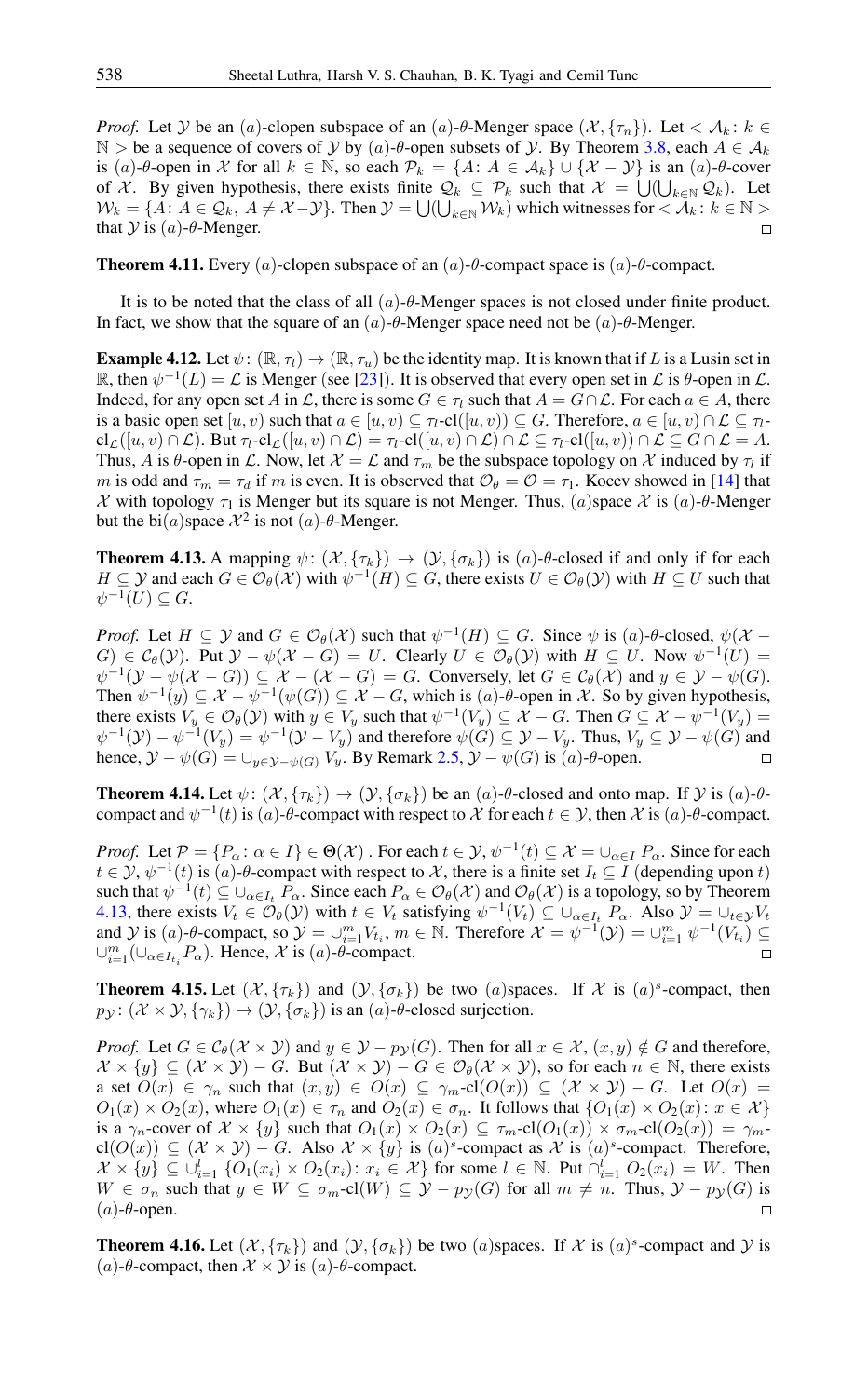*Proof.* Let  $(\mathcal{X}, {\tau_k})$  be an  $(a)^s$ -compact space and  $(\mathcal{Y}, {\{\sigma_k\}})$  be an  $(a)$ - $\theta$ -compact space. By Theorem [4.15,](#page-7-1)  $p_{\mathcal{Y}}: \mathcal{X} \times \mathcal{Y} \to \mathcal{Y}$  is an  $(a)$ - $\theta$ -closed surjection. For each  $t \in \mathcal{Y}$ ,  $p_{\mathcal{Y}}^{-1}(t) = \mathcal{X} \times \{t\}$ . We claim that each  $\mathcal{X} \times \{t\}$  is  $(a)$ - $\theta$ -compact with respect to  $\mathcal{X} \times \mathcal{Y}$ . Let  $\mathcal{P} = \{P_{\alpha} : \alpha \in I\}$ be any cover of  $\mathcal{X} \times \{t\}$  by  $(a)$ - $\theta$ -open subsets of  $\mathcal{X} \times \mathcal{Y}$ . For each  $\alpha \in I$ , let  $P_{\alpha} = Q_{\alpha} \times R_{\alpha}$ , where  $Q_{\alpha} \in \mathcal{O}_{\theta}(\mathcal{X})$  and  $R_{\alpha} \in \mathcal{O}_{\theta}(\mathcal{Y})$ . But X is  $(a)^s$ -compact and hence,  $(a)$ - $\theta$ -compact, So there exists a finite set  $J \subseteq I$  such that  $\mathcal{X} = \bigcup_{\alpha \in J} Q_{\alpha}$ . Let  $t \in R_{\beta}$  for some  $\beta \in I$ . Then  $\mathcal{X} \times \{t\} \subseteq \bigcup_{\alpha \in J} (Q_{\alpha} \times R_{\beta})$ . Thus,  $p_{\mathcal{Y}}^{-1}(t)$  is  $(a)$ - $\theta$ -compact with respect to  $\mathcal{X} \times \mathcal{Y}$  for each  $t \in Y$ . By Theorem [4.14,](#page-7-2) the proof follows.  $\Box$ 

<span id="page-8-0"></span>**Theorem 4.17.** Let  $\psi$ :  $(\mathcal{X}, {\{\tau_k\}}) \rightarrow (\mathcal{Y}, {\{\sigma_k\}})$  be an  $(a)$ -θ-closed and onto map. If  $\mathcal{Y}$  is  $(a)$ -θ-Menger and  $\psi^{-1}(t)$  is  $(a)$ - $\theta$ -compact with respect to X for each  $t \in \mathcal{Y}$ , then X is  $(a)$ - $\theta$ -Menger.

*Proof.* Let  $\langle G_k : k \in \mathbb{N} \rangle$  be a sequence of elements of  $\Theta(\mathcal{X})$ . For each  $t \in \mathcal{Y}$  and for each  $k \in \mathbb{N}, \psi^{-1}(t) \subseteq \mathcal{X} = \cup \{G : G \in \mathcal{G}_k\}.$  Since  $\psi^{-1}(t)$  is  $(a)$ - $\theta$ -compact with respect to X, there is a finite subcovering, say  $\mathcal{U}_k^t$  (depending on  $t \in \mathcal{Y}$ ), for each covering  $\mathcal{G}_k$  of  $\psi^{-1}(t)$  such that  $\psi^{-1}(t) \subseteq \bigcup \{ G : G \in \mathcal{U}_{k}^{t} \}$  for each  $k \in \mathbb{N}$ . Since  $\bigcup \{ G : G \in \mathcal{U}_{k}^{t} \} \in \mathcal{O}_{\theta}(\mathcal{X})$ , by Theorem [4.13,](#page-7-0) there exists  $V_t^k \in \mathcal{O}_\theta(\mathcal{Y})$  with  $t \in V_t^k$  satisfying  $\psi^{-1}(V_t^k) \subseteq \cup \{G : G \in \mathcal{U}_k^t\}$  for each  $k \in \mathbb{N}$ . Clearly  $\mathcal{Y} = \bigcup Y_k$  for each  $k \in \mathbb{N}$ , where  $Y_k = \{V_t^k : t \in Y\}$ . Since  $\mathcal{Y}$  is  $(a)$ - $\theta$ -Menger, there exists finite  $V_k \subseteq Y_k$  such that  $\mathcal{Y} = \cup(\cup_{k \in \mathbb{N}} V_k)$ . For each  $k \in \mathbb{N}$ , there exists finite set  $A_k \subseteq \mathcal{Y}$ such that  $V_k = \{V_i^k : t \in A_k\}$  with the condition that  $\psi^{-1}(V_i^k) \subseteq \bigcup\{G : G \in \mathcal{U}_k^t\}$  for each  $t \in A_k$ . Put  $\cup_{t \in A_k} U_k^t = \mathcal{U}_k$ . It follows that  $\mathcal{X} = \cup (\cup_{k \in \mathbb{N}} \mathcal{U}_k)$ . Indeed,  $\psi(x) \in \mathcal{Y} = \cup (\cup_{k \in \mathbb{N}} \mathcal{V}_k)$ for  $x \in \mathcal{X}$  which implies that  $\psi(x) \in V_t^k$  for some  $k \in \mathbb{N}$  and for some  $t \in A_k$ . Therefore,  $x \in \psi^{-1}(V_t^k)$  for some  $k \in \mathbb{N}$  and for some  $t \in A_k$ . Thus,  $x \in \bigcup\{G : G \in \mathcal{U}_k^t\}$  for some  $k \in \mathbb{N}$ and for some  $t \in A_k$ . Hence,  $x \in G$  for some  $G \in \mathcal{U}_k$  and for some  $k \in \mathbb{N}$ .

**Theorem 4.18.** Let  $(\mathcal{X}, \{\tau_k\})$  and  $(\mathcal{Y}, \{\sigma_k\})$  be two  $(a)$  spaces. If  $\mathcal{X}$  is  $(a)^s$ -compact and  $\mathcal{Y}$  is (a)- $\theta$ -Menger, then  $\mathcal{X} \times \mathcal{Y}$  is (a)- $\theta$ -Menger.

*Proof.* Let  $(\mathcal{X}, {\{\tau_k\}})$  be an  $(a)^s$ -compact space and  $(\mathcal{Y}, {\{\sigma_k\}})$  be an  $(a)$ -θ-Menger space. By Theorem [4.15,](#page-7-1)  $p_y: \mathcal{X} \times \mathcal{Y} \to \mathcal{Y}$  is an  $(a)$ - $\theta$ -closed surjection. For each  $t \in \mathcal{Y}$ ,  $p_y^{-1}(t) = \mathcal{X} \times \{t\}$ and X is  $(a)^s$ -compact, so  $p_{\mathcal{Y}}^{-1}(t)$  is  $(a)$ - $\theta$ -compact with respect to  $\mathcal{X} \times \mathcal{Y}$  for each  $t \in \mathcal{Y}$  (see Theorem [4.16](#page-7-3)). From Theorem [4.17,](#page-8-0)  $\mathcal{X} \times \mathcal{Y}$  is (a)- $\theta$ -Menger.

**Theorem 4.19.** If  $\mathcal{X}^k$  is (a)-θ-Menger for each finite natural k, then X satisfies  $S_{fin}(\Theta \cdot \Omega(\mathcal{X}))$ , Θ-Ω $(\mathcal{X})$ ).

*Proof.* Let  $\lt G_k$ :  $k \in \mathbb{N} >$  be a sequence of elements of  $\Theta$ - $\Omega$ (X). Assume that each  $\mathcal{G}_k$  is closed under finite union. Let  $\mathbb{N} = N_1 \cup N_2 \cup \cdots \cup N_k \cup \ldots$  where each  $N_i$  is infinite and  $N_i \cap N_j \neq \emptyset$  for all  $i \neq j$ . For each  $m \in \mathbb{N}$  and for each  $k \in N_m$ , let  $\mathcal{U}_k = \{G^m : G \in \mathcal{G}_k\}$ . Since finite product of (a)- $\theta$ -open sets is again (a)- $\theta$ -open (see Theorem [2.13](#page-2-2)),  $\mathcal{U}_k \in \Theta(\mathcal{X}^m)$ for all  $k \in N_m$ . In fact,  $\mathcal{U}_k \in \Theta \cdot \Omega(\mathcal{X}^m)$  for all  $k \in N_m$ . Let  $A = \{a_1, a_2, \dots, a_r\} \subseteq \mathcal{X}^m$  be finite. For each  $i \in \{1, 2, ..., r\}$ ,  $a_i = (a_{i1}, a_{i2}, ..., a_{im})$  where  $a_{ij} \in \mathcal{X}$  for all  $j = 1, 2, ..., m$ . Since  $B = \{a_{ij} : 1 \le i \le r \text{ and } 1 \le j \le m\} \subseteq \mathcal{X}$  is finite, so  $B \subseteq G$  for some  $G \in \mathcal{G}_k$ . Thus,  $A \subseteq G^m$ . Also it is clear that  $\mathcal{X}^m \notin \mathcal{U}_k$  as  $\mathcal{X} \notin \mathcal{G}_k$ . Thus,  $\lt \mathcal{U}_k : k \in N_m >$  is a sequence of elements of  $\Theta$ - $\Omega(\mathcal{X}^m)$ . As  $\mathcal{X}^m$  is  $(a)$ - $\theta$ -Menger, so there exists finite  $\mathcal{V}_k \subseteq \mathcal{U}_k$  (for each  $k \in N_m$ ) such that  $\mathcal{X}^m = \bigcup \left( \bigcup_{k \in N_m} \mathcal{V}_k \right)$ . For each  $k \in N_m$ , let  $\mathcal{H}_k = \{ G_V : G_V^m = V, V \in \mathcal{V}_k \}$ . It follows that  $\bigcup (\bigcup_{k\in N_m}\mathcal{H}_k) = \mathcal{X}$ . Thus,  $\bigcup_{k\in \mathbb{N}}\mathcal{H}_k \in \Theta(\mathcal{X})$ . Moreover,  $\bigcup_{k\in \mathbb{N}}\mathcal{H}_k \in \Theta \text{-}\Omega(\mathcal{X})$ . Indeed, for any finite set  $D = \{d_1, d_2, \ldots, d_l\} \subseteq \mathcal{X}, (d_1, d_2, \ldots, d_l) \in \mathcal{X}^l$ . So there exists a  $t \in N_l$  such that  $(d_1, d_2, \dots, d_l) \in H^l$  for some  $H \in \mathcal{H}_t$ . Thus,  $D \subseteq H$  for some  $H \in \bigcup_{k \in \mathbb{N}} \mathcal{H}_k$ . It is clear that  $\mathcal{X} \notin \bigcup_{k \in \mathbb{N}} \mathcal{H}_k$  as  $\mathcal{X}^m \notin \mathcal{U}_k$  for any  $k \in \mathbb{N}$ . Hence,  $\mathcal{X}$  satisfies  $S_{fin}(\widetilde{\Theta} \cdot \widetilde{\Omega}(\mathcal{X}))$ . Θ-Ω $(\mathcal{X})$ ).

In the following couple of theorems, we shall discuss only the  $(a)$ -θ-Menger property;  $(a)$ - $\theta$ -compactness can be studied in a similar way.

<span id="page-8-1"></span>**Theorem 4.20.** Let  $\psi: (\mathcal{X}, \{\tau_k\}) \to (\mathcal{Y}, \{\sigma_k\})$  be an  $(a)$ - $\theta$ -continuous and onto map. If X is (a)-θ-Menger, then  $Y$  is (a)-θ-Menger.

*Proof.* Let X be an  $(a)$ -θ-Menger space and  $\lt \mathcal{G}_k$ :  $k \in \mathbb{N} >$  be a sequence of elements of  $\Theta(\mathcal{Y})$ . Since  $\psi$  is (a)- $\theta$ -continuous, by Proposition [3.2,](#page-3-2) each  $\mathcal{H}_k = {\psi^{-1}(G) : G \in \mathcal{G}_k} \in \Theta(\mathcal{X})$ .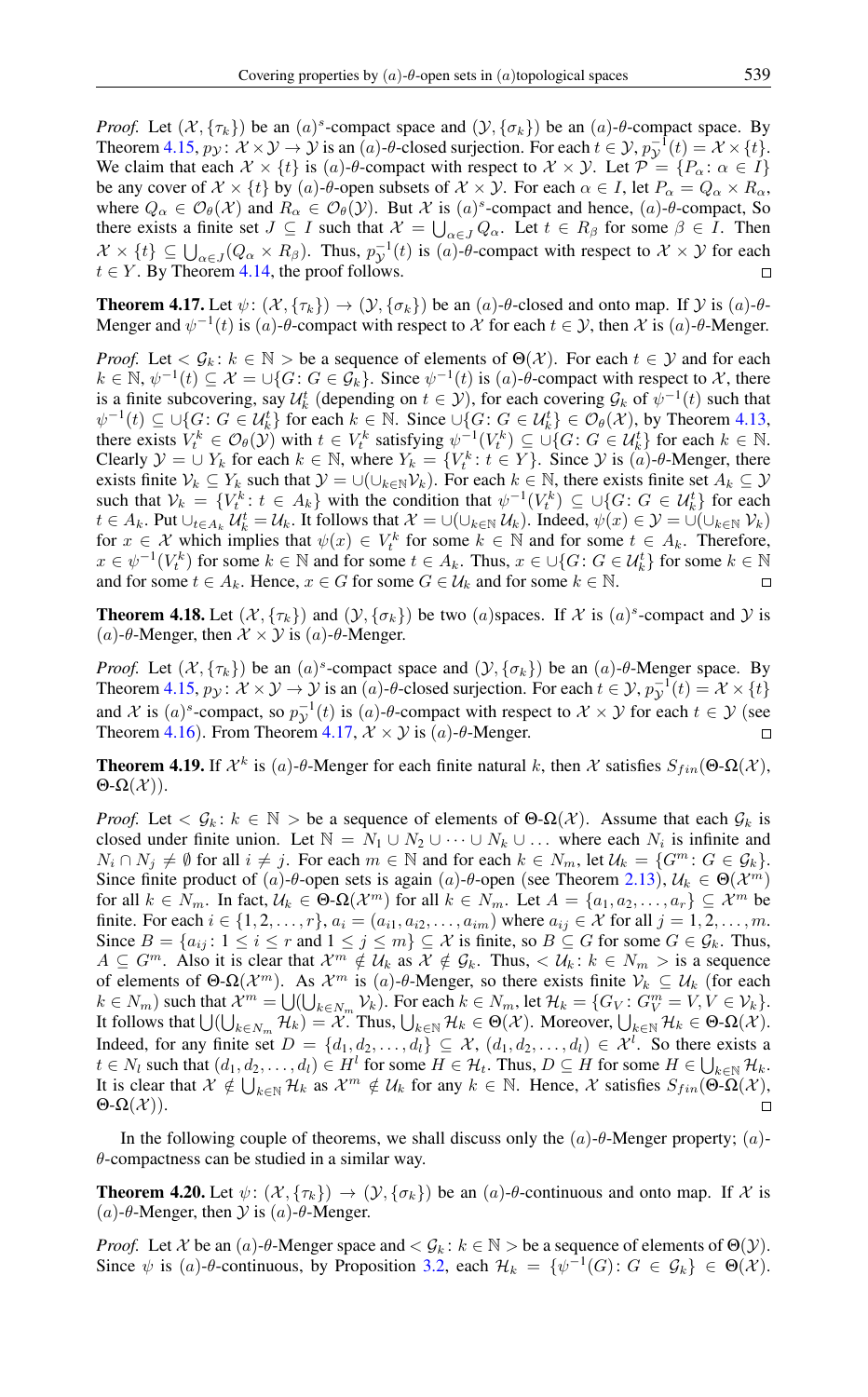Since X is (a)-θ-Menger, there exists finite  $V_k \subseteq H_k$  such that  $X = \bigcup_{k \in \mathbb{N}} V_k$ . For each  $k \in \mathbb{N}$ , let  $\mathcal{W}_k = \{G_V : V = \psi^{-1}(G_V), V \in \mathcal{V}_k\}$ . It is easy to see that each  $\mathcal{W}_k \subseteq \mathcal{G}_k$  is finite. Also,  $\mathcal{X} = \bigcup_{k \in \mathbb{N}} \{V : V \in \mathcal{V}_k\}$ . Therefore,  $\mathcal{Y} = \psi[\bigcup_{k \in \mathbb{N}} \{V : V \in \mathcal{V}_k\}] =$  $\bigcup_{k\in\mathbb{N}}\{\psi(V): V\in\mathcal{V}_k\}=\bigcup(\bigcup_{k\in\mathbb{N}}\{G_V: G_V\in\mathcal{W}_k\}).$  Hence,  $\mathcal Y$  is  $(a)$ - $\theta$ -Menger.  $\Box$ 

**Theorem 4.21.** Let  $\psi: (\mathcal{X}, \{\tau_k\}) \to (\mathcal{Y}, \{\sigma_k\})$  be an  $(a)^s$ -continuous and onto map. If X is (a)-θ-Menger, then  $Y$  is (a)-θ-Menger.

*Proof.* The proof follows by Proposition [3.11](#page-5-1) and Theorem [4.20.](#page-8-1)

 $\Box$ 

 $\Box$ 

**Theorem 4.22.** Let  $\psi$ :  $(\mathcal{X}, {\{\tau_k\}}) \rightarrow (\mathcal{Y}, {\{\sigma_k\}})$  be an  $(a)$ -stongly- $\theta$ -continuous and onto map. If  $\mathcal X$  is (a)- $\theta$ -Menger, then  $\mathcal Y$  is (a)-Menger.

*Proof.* Let X be an  $(a)$ - $\theta$ -Menger space and  $\lt G_k$ :  $k \in \mathbb{N}$  > be a sequence of  $(a)$ -covers of  $\mathcal{Y}$ . Since  $\psi$  is (a)-strongly- $\theta$ -continuous, so by Proposition [3.4,](#page-4-0)  $\psi^{-1}(G) \in \mathcal{O}_{\theta}(X)$  for each  $G \in \mathcal{G}_k$ . Therefore,  $\mathcal{U}_k = \{ \psi^{-1}(G) : G \in \mathcal{G}_k \} \in \Theta(X)$  for all  $k \in \mathbb{N}$ . Since X is  $(a)$ - $\theta$ -Menger, there exists finite  $V_k \subseteq U_k$  such that  $\bigcup_{k \in \mathbb{N}} V_k) = X$ . For each  $V \in V_k$  there exists  $G_V \in \mathcal{G}_k$  such that  $V = \psi^{-1}(G_V)$ . Let  $\mathcal{W}_k = \{G_V : V = \psi^{-1}(G_V), V \in \mathcal{V}_k\}$ . It is clear that each  $\mathcal{W}_k \subseteq \mathcal{G}_k$  is finite and  $\mathcal{Y} = \psi[\bigcup(\bigcup_{k \in \mathbb{N}} \{V : V \in \mathcal{V}_k\})] = \bigcup(\bigcup_{k \in \mathbb{N}} \{\psi(V) : V \in \mathcal{V}_k\}) = \bigcup(\bigcup_{k \in \mathbb{N}} \{G_V : G_V \in \mathcal{V}_k\})$  $\{\mathcal{W}_k\}\)$ . Hence,  $\mathcal Y$  is  $(a)$ -Menger.  $\Box$ 

**Theorem 4.23.** Let  $\psi: (\mathcal{X}, \{\tau_k\}) \to (\mathcal{Y}, \{\sigma_k\})$  be an  $(a)^s$ -faintly-continuous and onto map. If  $\mathcal X$  is (a)-Menger, then  $\mathcal Y$  is (a)- $\theta$ -Menger.

*Proof.* It can be easily proved with the help of Theorem [3.15.](#page-5-2)

#### <span id="page-9-0"></span>References

- <span id="page-9-7"></span>[1] L. Babinkostova, B. A. Pansera and M. Scheepers, Weak covering properties and selection principles, Topol. Appl. 160 (2013), 2251–2271.
- <span id="page-9-14"></span>[2] M. K. Bose and R. Tiwari, On increasing sequences of topologies on a set, Riv. Mat. Univ. Parma. 7 (2007), 173–183.
- <span id="page-9-15"></span>[3] M. K. Bose and R. Tiwari, On  $(\omega)$ topological spaces, Riv. Mat. Univ. Parma. 9 (2008), 125–132.
- <span id="page-9-17"></span>[4] M. K. Bose and A. Mukharjee, On countable families of topologies on a set, Novi Sad J. Math. 40 (2010), 7–16.
- <span id="page-9-16"></span>[5] M. K. Bose and R. Tiwari, ( $\omega$ )topological connectedness and hyperconnectedness, Note Mat. 31 (2011), 93–101.
- <span id="page-9-18"></span>[6] A. Roy Choudhury, A. Mukharjee and M. K. Bose, Hyperconnectedness and extremal disconnectedness in (a)topological spaces, Hacet. J. Math. Stat. 44 (2015), no. 2, 289–294.
- <span id="page-9-10"></span>[7] P. Daniels, Pixley-Roy spaces over subsets of the reals, Topol. Appl. 29 (1988), 93–106.
- <span id="page-9-19"></span>[8] R. Engelking, General Topology, Heldermann Verlag, Berlin: Sigma Series in Pure Mathematics 6 (1989).
- <span id="page-9-1"></span>[9] W. Hurewicz, Über die Verallgemeinerung des Borelshen Theorems, Math. Z. 24 (1925), 401–425.
- <span id="page-9-2"></span>[10] W. Hurewicz, Über Folgen stetiger Functionen, Fund. Math. 9 (1927), 193–204.
- <span id="page-9-5"></span>[11] W. Just, A.W. Miller, M. Scheepers and P.J. Szeptycki, The combinatorics of open covers (II), Topol. Appl. 73 (1996), 241–266.
- <span id="page-9-13"></span>[12] J. C. Kelly, Bitopological spaces, Proc. London Math. Soc. 13 (1963), 71–89.
- <span id="page-9-8"></span>[13] D. Kocev, Almost Menger and related spaces, Mat. Vesnik 61 (2009), 173–180.
- <span id="page-9-9"></span>[14] D. Kocev, Menger-type covering properties of topological spaces, Filomat 29 (2015), no. 1, 99–106.
- <span id="page-9-11"></span>[15] Lj. D. R. Kočinac, Star-Menger and related spaces II, Filomat  $13$  (1999), 129–140.
- <span id="page-9-3"></span>[16] Lj. D. R. Kočinac, The Pixley-Roy topology and selection principles, Quest. Answers Gen. Topology 19 (2001), 219–225.
- <span id="page-9-4"></span>[17] Lj. D. R. Kočinac, Selected results on selection principles, In: Proc. Third Sem. Geometry and Topology; Tabriz, Iran (2004), 71–104.
- <span id="page-9-6"></span>[18] Lj. D. R. Kočinac, Some covering properties in topological and uniform spaces, Proc. Steklov Inst. Math. 252 (2006), 122–137.
- <span id="page-9-12"></span>[19] Lj. D. R. Kočinac, On mildly Hurewicz spaces, Internat. Math. Forum 11 (2016), 573–582.